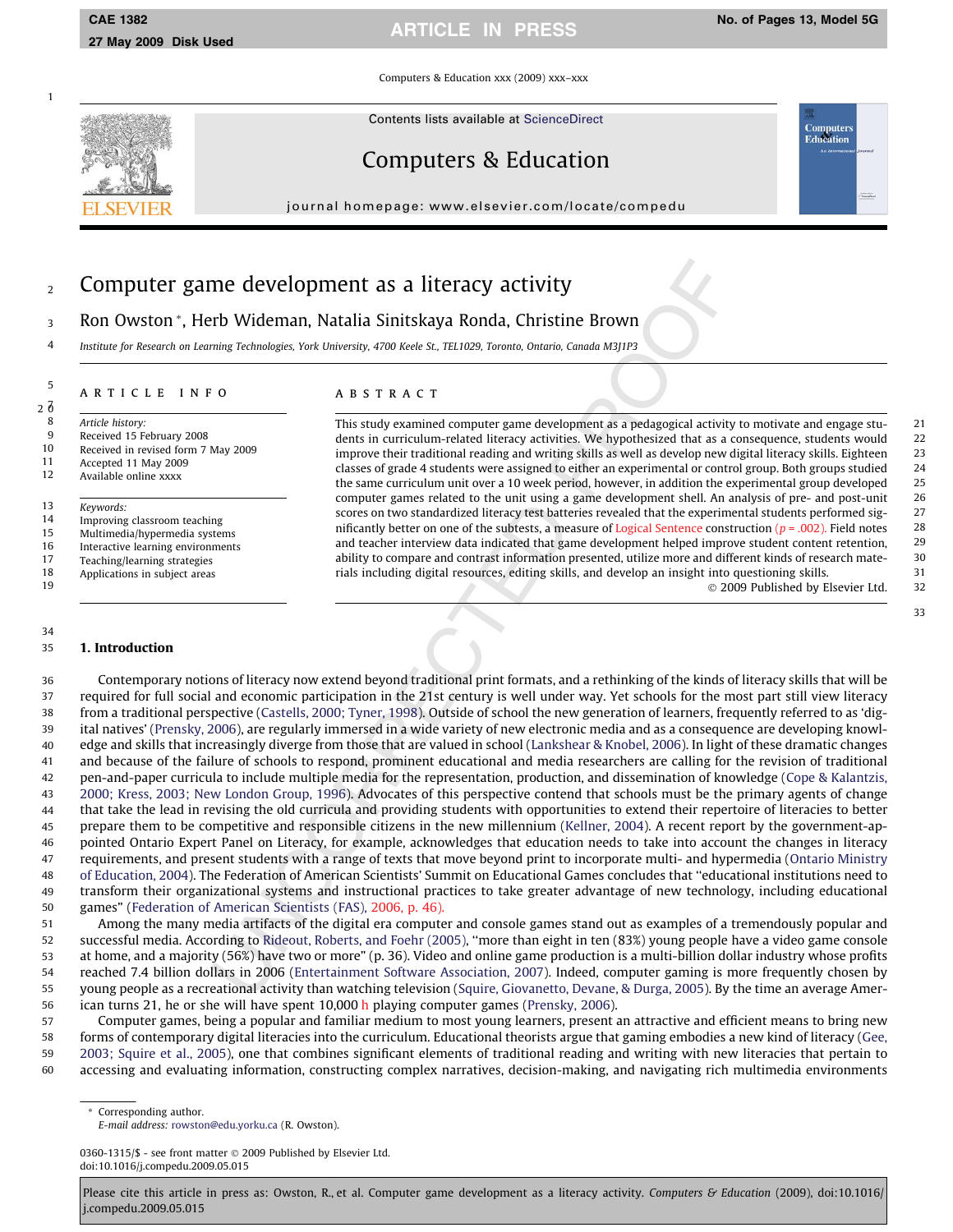(Beavis, 2002; Lotherington, 2004). In addition, massively multiplayer online games such as World of Warcraft are seen as a potentially powerful vehicle for developing the new set of digital literacies required to navigate the digital world (Steinkuehler, in press). Playing and (especially) developing online games can allow students to access and engage with digital media and explore them, both indepen- dently and cooperatively. This exploration fosters the emergence and development of digital metaliteracies—skills which include navigat- ing and 'reading' digital environments, as well as developing an understanding of the digitally-connected audience, and searching for information online (Lotherington, 2004).

 The growing gap between the increasing sophistication and attractiveness of commercial gaming and the relatively static practices of school-based learning have led scholars to challenge the current state of technology use in schools. Squire and colleagues, for example, ask ''How will educational technologies respond to a generation of students who, raised on interactive games, expect the same kind of inter- active experiences from their educational media?" (Squire et al., 2005, p. 34). To address the need to develop both traditional and the new- er, digital forms of literacy in students within a school setting, and to more fully engage students through interactive learning experiences, we conducted an experimental study to examine the effects of student online computer game development on literacy skill acquisition. Students researched and developed curriculum-based questions which they then incorporated into electronic versions of popular board games. Once students completed their games, they shared them with other students in their class to play. Students in the control group completed the identical curriculum although they did not develop or play games.

1.1. Games and learning

novi is muchas within a school setting, and to more fully engage suches though the<br>maximum strimulated with a school setting, and to more fully engage such<br>setting through the more and the more fully engage such strimulate The strong, widespread appeal of computer and console gaming to today's students has motivated a number of researchers to look for meaningful ways to understand the principles behind learning through games, so as to better harness the educational potential of gaming (de Castell & Jenson, 2003). Prominent educational theorists have argued that successful recreational games employ many principles of effective learning (FAS, 2006; Gee, 2003; Mitchell & Savill-Smith, 2004; Prensky, 2006). Games create opportunities for situated learning by providing immersive and motivating contexts for players to engage in a wide variety of activities and to develop and practice the skills necessary to be successful in those activities (Gee, 2003; Shaffer, Squire, Halverson, & Gee, 2005). A number of attributes common to com- puter games are recognized as critical in fostering active engagement, motivation, and high levels of persistence in game play (see Garris, Ahlers, and Driskell (2002) for a more complete review). These include the use of high resolution media to create immersive environments and simulate quasi-realistic sensory experiences for the players (Mitchell & Savill-Smith, 2004); providing opportunities for identity explo- ration and play through the inclusion of fantasy, narrative, and role-playing (Gee, 2003; Squire et al., 2003); and creating a sense of pride 87 and accomplishment through structuring the game play in complex ways that will challenge the player at the "edge of their region of com- petence" and allow for progress through trial-and-error experimentation (Gee, 2003). Successful games support players through creating scaffolds, or built-in cues, hints, and practical solutions to keep them immersed in the game (FAS, 2006). 122 relevant and interesting material (Greenles material (Greenles material (Greenles material (Greenles material (Greenles material (Greenles material (Greenles material (Greenles material (Greenles material (Greenles m

 The motivational power of the best games keeps players involved in them for many hours, and their game play designs allow players to experience flow—a state of optimal engagement characterized by a deep immersion into an activity, accompanied by heightened concen- tration, motivation, and sense of fulfillment (Csikszentmihalyi, 1991; Inal & Cagiltay, 2007). Researchers have noted that the social aspect of collaborative or competitive game play fosters learning through team-playing (Mitchell & Savill-Smith, 2004) and group problem-solving (Kiili, 2007), and offers opportunities for players to cooperate not only within the game, but also within the larger community of the game's fans through websites and online forums (Shaffer et al., 2005).

 If computer games are to find their way into regular schooling and be supported by the broader educational community, systematic and multi-faceted research on their effectiveness needs to be undertaken (FAS, 2006). To date, there is insufficient research beyond anecdotal evidence that would support game use in the classroom (Bonk & Dennen, 2004; Dempsey, Haynes, Lucassen, & Casey, 2002; Gredler, 2004). A series of early experimental studies looked at the impact of specific game and simulation attributes on student motivation, learning per- formance, and perceived self-efficacy (Cordova & Lepper, 1996; Parker & Lepper, 1992). These studies identified four key factors that con- tributed to increasing student motivation and engagement in learning: the provision of a narrative context for the game; the incorporation of fantasy elements in a game; the inclusion of opportunities for players to make choices during game play; and the provision of oppor-tunities for the incidental personalization of the game activity by the player.

 More recently, several qualitative case studies investigated the educational potential of gaming. McFarlane, Sparrowhawk, and Heald (2002) conducted an evaluation of educationally relevant commercial and 'edutainment' games in 12 elementary schools. They found that while playing these games students engaged in deductive reasoning, collaborative problem-solving, cooperative learning, and peer-tutor- ing. Teachers in the study saw several educational benefits to the use of the games, including developing students' communicative, collab- orative, and strategic-planning skills. In a similar study six different games were deployed in 11 secondary schools in Britain (Becta, 2001). The study reported that gaming promoted learning very effectively through combining high interactivity with an appealing and novel nar- rative context. Additionally, student motivation, collaboration, and task persistence were high, and there was evidence of social construc-tion of knowledge.

# 1.2. Games, engagement, and literacy

 Collectively, the initial research findings on educational gaming suggest that it has a place in classroom instruction, and can be used to facilitate learning in multiple ways. Perhaps most importantly, it can be a vehicle for increasing motivation and engagement. Student engagement is a crucial element in academic achievement, and especially so in relation to reading and literacy (Learning Point Associates, 2005). Studies have shown that academic achievement is associated with engagement in reading and classroom-related activities (Finn & Rock, 1997). With regard to students-at-risk, high engagement in reading results in better reading scores for students of lower socio-eco- nomic status compared with less engaged students of higher status (Kirsch et al., 2002). Since entertainment games appear to be an ex- tremely successful means of motivating and engaging youth, it seems reasonable to contend that given properly designed educational gaming media, much of this motivating power could be harnessed in formal literacy instruction. Game use in the classroom could provide 121 or develop many of the components and factors that research has found to be related to literacy development: the provision to students of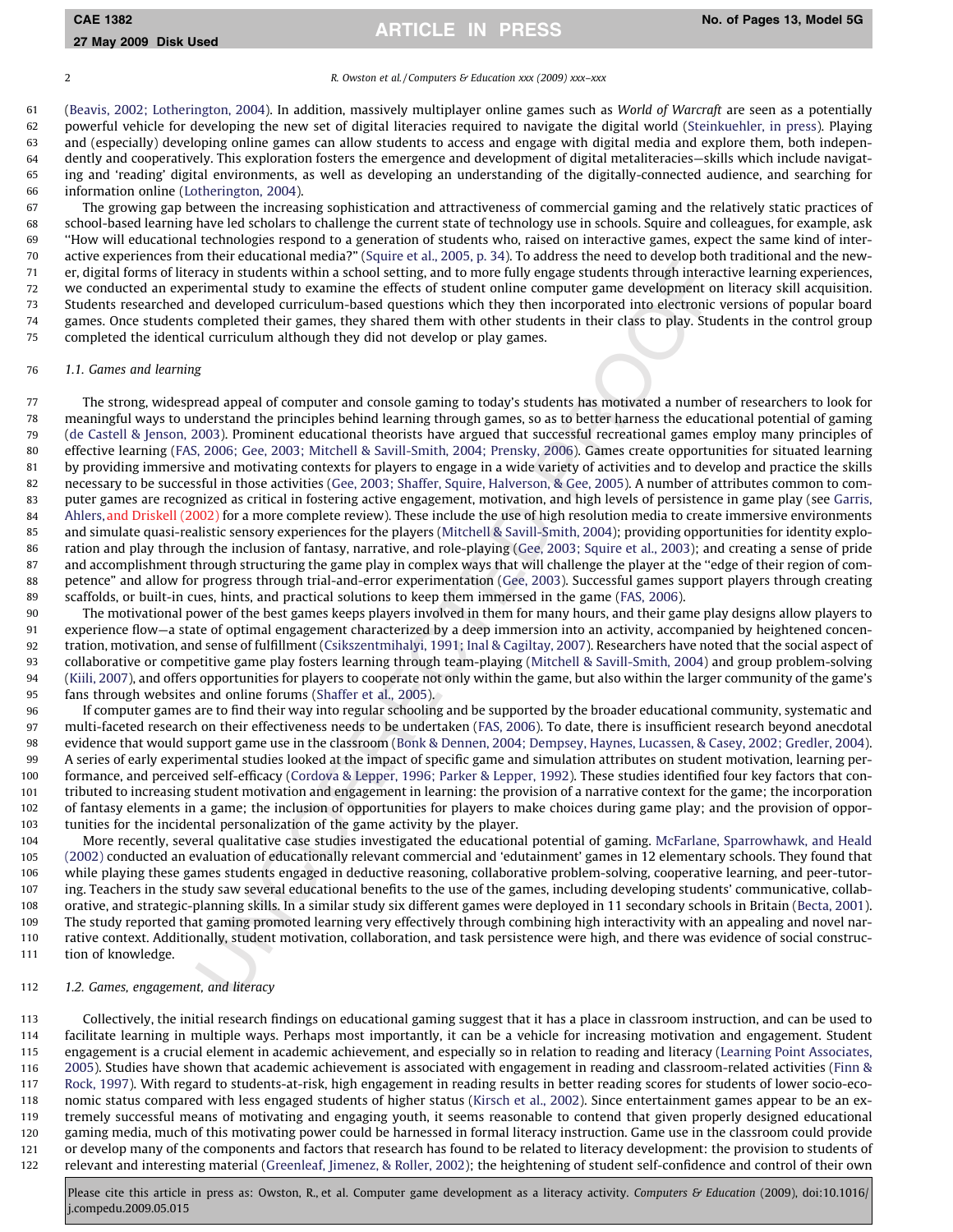### R. Owston et al./ Computers & Education xxx (2009) xxx-xxx

 actions (which students so often lack at school) (Alverman, 2003); and greater student involvement in reading (Baker & Wigfield, 1999) and collaboration (Guthrie et al., 2007). Some initial evidence for this contention can be found in a recent study investigating the instructional use of gaming showed which students playing games experience flow, are immersed in learning, and have increased time-on-task which leads to better learning (Inal & Cagiltay, 2007).

 There are no published studies to date on the effects of computer game development—as opposed to game play—as a pedagogical activ- ity in the classroom. Giving students opportunities to input their own content into a game can be a powerful motivational tool that con- tributes to a sense of pride and accomplishment, and facilitates learning (Gee, 2003). The primary roadblock to utilizing game design for learning in a school context is the lack of expertise on the part of students and teachers who do not possess the complex skills required to create computer games. A solution to this problem lies in using a web-based game shell such as the one employed in the present study. Game shells do not require any sophisticated hardware or software, and developers do not need to perform complex programming tasks in order to create games using these shells.

using these debts.<br>
units are debts. Communication and consider the particular consideration in this starty effectively combines elements of formliar barea with the interaction<br>
at in this starty defectively combines eleme The game shell used in this study effectively combines elements of familiar board games with the interactivity and appeal of contem-135 porary online games. Board games have been recognized as tools for early literacy development (Saracho, 2000, 2002). Researchers argue that forming a positive attitude towards reading and literacy through playful and entertaining activities, such as board-game playing, helps develop avid readers (Sonnnerschein, Baker, Serpell, & Schmidt, 2000). Board games have been used successfully in primary school research for fostering group learning and collaboration in literacy skills development (Lyle, 1999). Lyle (2000) found that student literacy skills were enhanced by teaching geography using a range of literacy-specific activities including creating a board game. She argues that writing game instructions and creating game cards fosters development of writing skills and engenders student enthusiasm. In a project focused on lit- eracy development in an after-school playground that combined electronic and board games, Blanton, Greene, and Cole (1999) found that playing board games is associated with developing literacy and essential learning skills, including language comprehension, social skills required for collaborative learning, and task persistence.

 In order to foster literacy skills, the game development activities selected for this study had a strong language component. Students developed web-based board games by inputting series of question into game shells. We hypothesized that creating curriculum-based game questions would be a literacy-rich task that would allow students to engage in reading and writing while staying engaged in a motivating gaming activity. There is ample evidence that questioning as an instructional activity increases students' comprehension and literacy skill (Rosenshine, Meister, & Chapman, 1996). Wong (1985) discusses the instructional merits of using student-generated questions in reading, which include active processing of the material, activation of prior knowledge, and improving students' metacognitive skills. Lubliner (2004) found that individual instruction of struggling fifth grade students in generating questions resulted in improved reading compre-151 hension. Additionally, King (1994) reports that using a collaborative questioning strategy improved student comprehension for grade 4 and students who generated and answered their own and each other's questions.

## 1.3. Research questions

 To summarize, there is considerable theoretical and evidentiary support for the contention that game playing has the potential to in- crease student engagement in school activities, their task persistence, and their motivation to learn, and that these factors then serve to mediate improved achievement, as well as promote the development of collaborative skills and social learning strategies. The development of online computer games using shells based on popular board games holds promise as a pedagogical activity that can foster the develop- ment of traditional reading and writing skills as well as new digital literacy skills. Therefore, we chose to investigate four research ques- tions in this study: (1) Can computer game development as a pedagogical activity lead to improved learning of basic literacy skills? (2) What new digital literacy skills do students acquire as a result of this activity? (3) What is the impact of game development on student classroom engagement? (4) How do teachers adopt and shape the practice of student game development in the classroom?

### 2. Method

### 2.1. Research design

164 We conducted the study in the grade 4 classrooms of nine public elementary schools in south-central Ontario, Canada. The schools were located in middle or lower-middle income suburban neighborhoods. On the annual province-wide language proficiency test taken at the 166 end of the previous year in grade 3, an average of 68% of these students met the provincial standard for reading and 70% met the standard 167 for writing. Given that the comparable province-wide rates were 62% and 64%, respectively, as a group the students in our study scored moderately above average in measured language proficiency (http://www.eqao.com).

 Each participating school had either two grade 4 classrooms or only one grade 4 classroom plus another classroom containing students from both grades 3 and 4. In each school a classroom was randomly assigned to either the experimental (game playing) group or a control group. The randomization criterion was the teacher whose surname was closest to the beginning of the alphabet became the experimental 172 group. Thus the study began with a total of nine experimental classrooms and nine control classrooms.

173 At the beginning of the study we held a half day workshop to introduce teachers to the purpose of the study, show them how to use the 174 game development shell Education Games Central, and guide them in how to teach the social studies curriculum unit Tracks Across Canada that we developed specifically for this project. (The game shell and curriculum unit are described below.) Shortly afterwards, all teachers began implementing the curriculum unit. Teachers in the experimental group took time to teach a lesson on the construction of effective 177 questions with an emphasis on helping students develop higher level, inferential thinking questions rather than simple factual recall ques-178 tions. Then the experimental group teachers introduced students to the game shell and asked them to make, in pairs, a TicTacToe game based on their interests to get them familiar with the shell. Typically, students chose to make games related to sports or their hobbies. Once 180 students became familiar with the tool, teachers asked them to make a TicTacToe game related to the first lesson of the curriculum unit. To do this, students were asked first to do research on their game topic, using either print materials or the Internet. Next they were to compose 182 questions about various aspects of their topic. Questions for this, and subsequent games, could be in True–False, Fill-in-the-Blank, or

Please cite this article in press as: Owston, R., et al. Computer game development as a literacy activity. Computers & Education (2009), doi:10.1016/ j.compedu.2009.05.015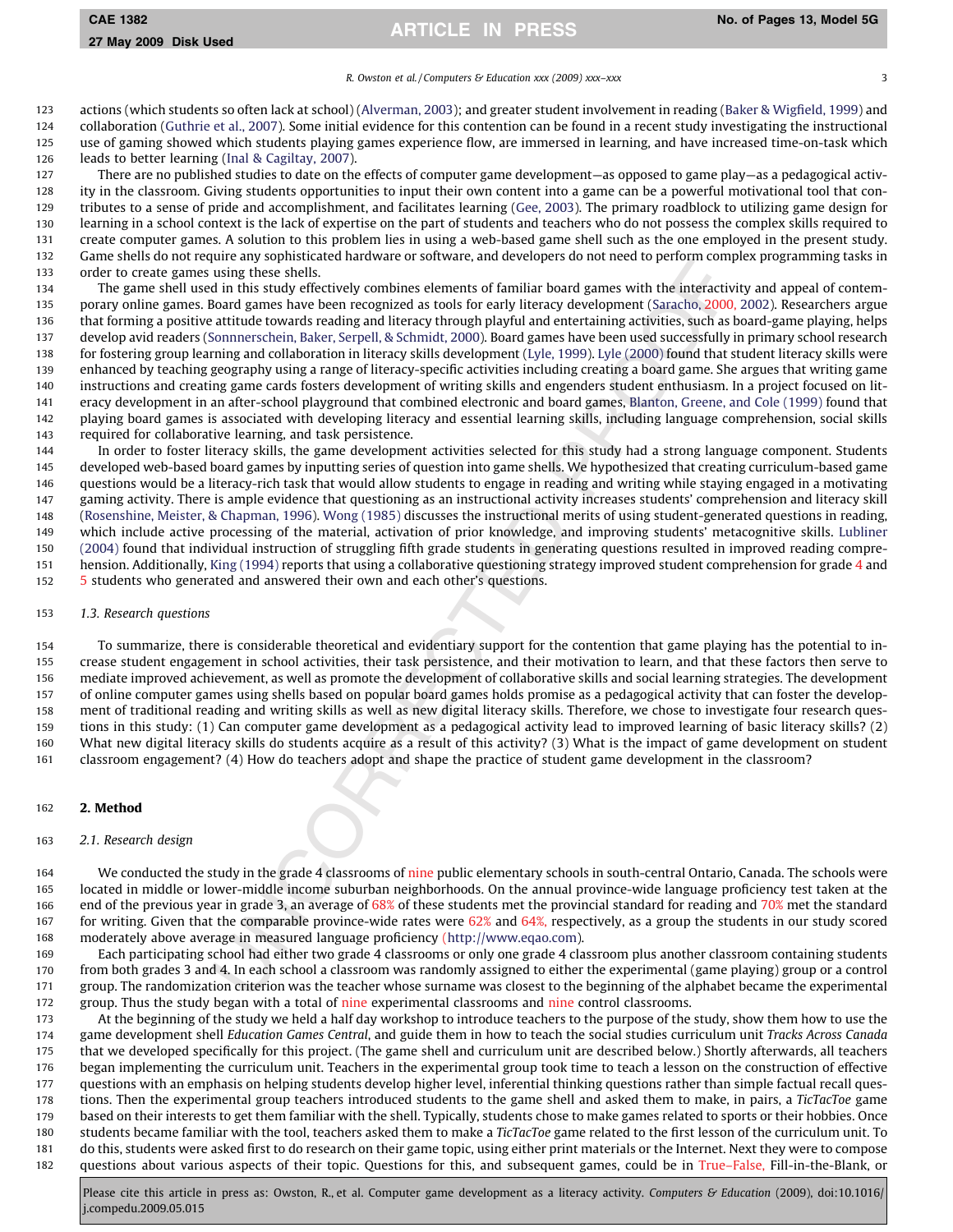Multiple Choice format. In some cases students wrote their questions by hand and transcribed them into the computer later, while other students entered them directly into the computer. When students finished their games they played each others' games. As the teaching of the unit progressed, teachers in the experimental group asked students to develop games for each of the three remaining lessons of the unit 186 using the Trivia, Snakes and Ladders, and Mother Goose game shells, respectively.

 Teachers in both groups spent on average one hour per week over 10 weeks to teach the unit and have their children complete all unit activities. Experimental teachers took approximately the same amount of additional time over the 10 week period for game construction and playing. Game activities took place in school computer labs except for one school where students had laptop computers with a wireless 190 Internet connection. Eight of the nine schools that began the study completed all required activities. The one school that dropped out had the same teacher teaching social studies to both the control and experimental groups. This teacher felt that the unit and game activities were too demanding of her time as she got behind in the project due to illness and because her students were not very strong academically. We obtained complete data sets for 125 experimental group students (60 female, 65 male) and 186 control group students (90 female, 96 male). These data sets contained scores on all pre- and post-study measures which we describe below. The discrepancy in group sizes was because several experimental classes also contained students from grade 3 who did not participate in the study.

 Throughout the study a member of the research team visited each school at least once to ensure the experimental program was being implemented as designed, observe game construction, informally interview the teachers and students, and take field notes. We chose two of the participating schools for more detailed study and made a total of five visits to each. After the project's end we held a half day debrief- ing workshop for control and experimental teachers. In addition to getting feedback from the group as a whole, we interviewed the exper- imental teachers in small groups about their experiences with the study. While these interviews were taking place, another research team member introduced the control teachers to the game shell as we had promised them later access to this as an incentive to get control teach-ers to participate.

## 2.2. Game shell

*Education Games Central* (http://egc.savie.ca/) was the game shell we used in the study. This web-based shell simplifies the construction of electronic versions of popular board games. To create a game, students need only develop a set of questions and answers and enter them 206 into online forms. Each game requires a different minimum number of questions for the game to function properly: TicTacToe needs 16 207 questions; Snakes and Ladders needs 27 questions; Mother Goose needs 44 questions, and Trivia needs 54 questions. Game developers have the option of specifying the feedback a player receives when a question is correctly or incorrectly answered. They can also embed links to web resources in the questions. A step-by-step wizard-like guide down the left side of the game creation page verifies whether all ques-tions are entered correctly and if the game is ready to play. Fig. 1 illustrates a question creation page. When playing the game, players are

| 4               |                                                                                                                                                                                  | R. Owston et al. / Computers & Education xxx (2009) xxx-xxx                                                                                                                                        |                                                                                                                                                                                                                                                                                                                                                                                                                                                                                                                                                                                                                                                                                                                                                                                                                                                                                                                                                                                                                                                                                                                                                                                                                                                                                                                                                                                                                                                                                                                                                                                                                                                                                                                                                                                                                                                                                                                                                                                                                                                                                                                                                                                                                                                                                    |         |
|-----------------|----------------------------------------------------------------------------------------------------------------------------------------------------------------------------------|----------------------------------------------------------------------------------------------------------------------------------------------------------------------------------------------------|------------------------------------------------------------------------------------------------------------------------------------------------------------------------------------------------------------------------------------------------------------------------------------------------------------------------------------------------------------------------------------------------------------------------------------------------------------------------------------------------------------------------------------------------------------------------------------------------------------------------------------------------------------------------------------------------------------------------------------------------------------------------------------------------------------------------------------------------------------------------------------------------------------------------------------------------------------------------------------------------------------------------------------------------------------------------------------------------------------------------------------------------------------------------------------------------------------------------------------------------------------------------------------------------------------------------------------------------------------------------------------------------------------------------------------------------------------------------------------------------------------------------------------------------------------------------------------------------------------------------------------------------------------------------------------------------------------------------------------------------------------------------------------------------------------------------------------------------------------------------------------------------------------------------------------------------------------------------------------------------------------------------------------------------------------------------------------------------------------------------------------------------------------------------------------------------------------------------------------------------------------------------------------|---------|
|                 | ers to participate.                                                                                                                                                              | using the Trivia, Snakes and Ladders, and Mother Goose game shells, respectively.                                                                                                                  | Multiple Choice format. In some cases students wrote their questions by hand and transcribed them into the computer<br>students entered them directly into the computer. When students finished their games they played each others' games.<br>the unit progressed, teachers in the experimental group asked students to develop games for each of the three remaining b<br>Teachers in both groups spent on average one hour per week over 10 weeks to teach the unit and have their children<br>activities. Experimental teachers took approximately the same amount of additional time over the 10 week period for g<br>and playing. Game activities took place in school computer labs except for one school where students had laptop compute<br>Internet connection. Eight of the nine schools that began the study completed all required activities. The one school that<br>the same teacher teaching social studies to both the control and experimental groups. This teacher felt that the unit ar<br>were too demanding of her time as she got behind in the project due to illness and because her students were not very str<br>We obtained complete data sets for 125 experimental group students (60 female, 65 male) and 186 control group stude<br>male). These data sets contained scores on all pre- and post-study measures which we describe below. The discrepancy i<br>because several experimental classes also contained students from grade 3 who did not participate in the study.<br>Throughout the study a member of the research team visited each school at least once to ensure the experimental pr<br>implemented as designed, observe game construction, informally interview the teachers and students, and take field not<br>of the participating schools for more detailed study and made a total of five visits to each. After the project's end we held a<br>ing workshop for control and experimental teachers. In addition to getting feedback from the group as a whole, we inter<br>imental teachers in small groups about their experiences with the study. While these interviews were taking place, anot<br>member introduced the control teachers to the game shell as we had promised them later access to this as an incentive to |         |
| 2.2. Game shell |                                                                                                                                                                                  |                                                                                                                                                                                                    |                                                                                                                                                                                                                                                                                                                                                                                                                                                                                                                                                                                                                                                                                                                                                                                                                                                                                                                                                                                                                                                                                                                                                                                                                                                                                                                                                                                                                                                                                                                                                                                                                                                                                                                                                                                                                                                                                                                                                                                                                                                                                                                                                                                                                                                                                    |         |
|                 | EGC<br>Find a game?                                                                                                                                                              | Welcome page<br>Guided tour Calendar<br><b>News</b><br><b>Ready to play?</b><br>Create a game?                                                                                                     | into online forms. Each game requires a different minimum number of questions for the game to function properly: $T_1$<br>questions; Snakes and Ladders needs 27 questions; Mother Goose needs 44 questions, and Trivia needs 54 questions. Gam<br>the option of specifying the feedback a player receives when a question is correctly or incorrectly answered. They can al<br>web resources in the questions. A step-by-step wizard-like guide down the left side of the game creation page verifies<br>tions are entered correctly and if the game is ready to play. Fig. 1 illustrates a question creation page. When playing the<br><b>Conferences</b><br>Log<br>English<br><b>Manage my groups?</b><br>See what they learned?                                                                                                                                                                                                                                                                                                                                                                                                                                                                                                                                                                                                                                                                                                                                                                                                                                                                                                                                                                                                                                                                                                                                                                                                                                                                                                                                                                                                                                                                                                                                                |         |
|                 | Guide                                                                                                                                                                            | <b>Game ti Test</b>                                                                                                                                                                                |                                                                                                                                                                                                                                                                                                                                                                                                                                                                                                                                                                                                                                                                                                                                                                                                                                                                                                                                                                                                                                                                                                                                                                                                                                                                                                                                                                                                                                                                                                                                                                                                                                                                                                                                                                                                                                                                                                                                                                                                                                                                                                                                                                                                                                                                                    |         |
|                 | <b>Identification</b><br><b>Rules</b><br>Instructions<br>Game board<br>Questions<br>Postfacto review<br>Didactic<br>material<br>Game<br>evaluation<br>Repository<br>registration | <b>Trivia Game - Questions</b><br>Multiple choice $4 \vee$<br>Deck of educational activities:<br>Question (Max 5 lines):<br>Easy<br>Level of difficulty:<br>v<br><b>Right answer</b><br>Answer 1 v | <b>List of questions</b><br>$Test 1$ $\vee$                                                                                                                                                                                                                                                                                                                                                                                                                                                                                                                                                                                                                                                                                                                                                                                                                                                                                                                                                                                                                                                                                                                                                                                                                                                                                                                                                                                                                                                                                                                                                                                                                                                                                                                                                                                                                                                                                                                                                                                                                                                                                                                                                                                                                                        | $\star$ |
|                 | <b>Visualize</b><br>this game<br><b>Delete</b><br>this game                                                                                                                      | Answer 1:<br>Answer 2:<br>Answer 3:<br>Answer 4:                                                                                                                                                   |                                                                                                                                                                                                                                                                                                                                                                                                                                                                                                                                                                                                                                                                                                                                                                                                                                                                                                                                                                                                                                                                                                                                                                                                                                                                                                                                                                                                                                                                                                                                                                                                                                                                                                                                                                                                                                                                                                                                                                                                                                                                                                                                                                                                                                                                                    |         |
|                 |                                                                                                                                                                                  | Feedback (Max 2 lines):<br>(good answer)<br>Feedback (Max 2 lines):<br>(wrong answer)                                                                                                              | Right on! You have the right answer.<br>Sorry! Wrong answer. The correct answer is 1.                                                                                                                                                                                                                                                                                                                                                                                                                                                                                                                                                                                                                                                                                                                                                                                                                                                                                                                                                                                                                                                                                                                                                                                                                                                                                                                                                                                                                                                                                                                                                                                                                                                                                                                                                                                                                                                                                                                                                                                                                                                                                                                                                                                              | w       |
|                 |                                                                                                                                                                                  | Content source:<br>Internet reference:                                                                                                                                                             | Save                                                                                                                                                                                                                                                                                                                                                                                                                                                                                                                                                                                                                                                                                                                                                                                                                                                                                                                                                                                                                                                                                                                                                                                                                                                                                                                                                                                                                                                                                                                                                                                                                                                                                                                                                                                                                                                                                                                                                                                                                                                                                                                                                                                                                                                                               | n       |
|                 |                                                                                                                                                                                  |                                                                                                                                                                                                    |                                                                                                                                                                                                                                                                                                                                                                                                                                                                                                                                                                                                                                                                                                                                                                                                                                                                                                                                                                                                                                                                                                                                                                                                                                                                                                                                                                                                                                                                                                                                                                                                                                                                                                                                                                                                                                                                                                                                                                                                                                                                                                                                                                                                                                                                                    |         |
| Q2              |                                                                                                                                                                                  | Fig. 1.                                                                                                                                                                                            |                                                                                                                                                                                                                                                                                                                                                                                                                                                                                                                                                                                                                                                                                                                                                                                                                                                                                                                                                                                                                                                                                                                                                                                                                                                                                                                                                                                                                                                                                                                                                                                                                                                                                                                                                                                                                                                                                                                                                                                                                                                                                                                                                                                                                                                                                    |         |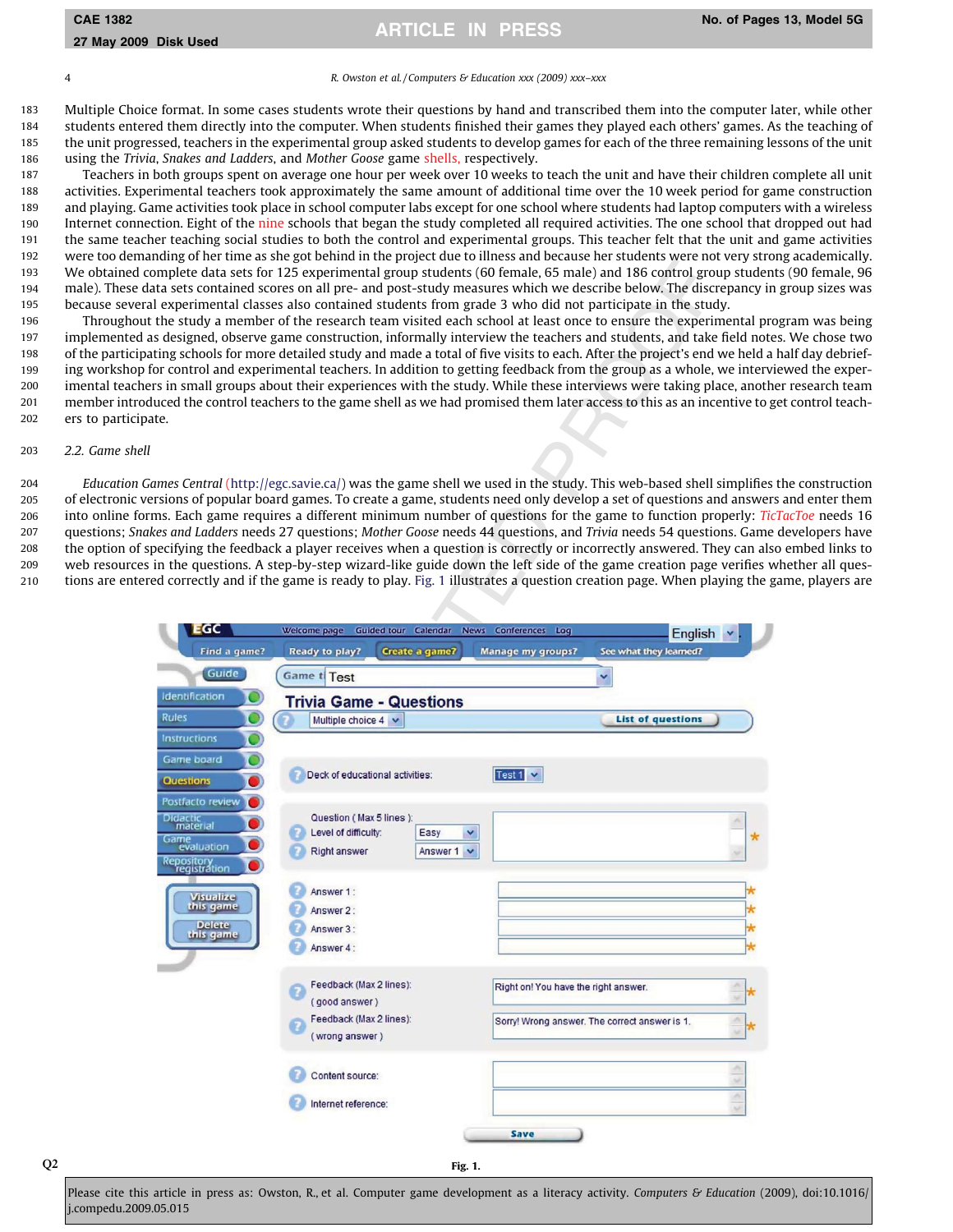### R. Owston et al./ Computers & Education xxx (2009) xxx-xxx

211 presented with a question from the game which they must answer correctly before advancing on the game board. Fig. 2 shows a TicTacToe game developed by a student in this study.

# 2.3. Curriculum unit

214 The Tracks Across Canada curriculum unit developed for this study was aligned with the Ontario grade 4 social studies curriculum for teaching the mandated topic Regions of Canada. Although the unit dealt with a social studies topic, it was designed to be cross-curricular by incorporating activities that address the Ontario mathematics, science, language arts, and communications learning expectations. The unit has students read a children's book about a fictional character as he travels across Canada. As students read the book they learned about the location and characteristics of the physical regions of the county, and investigated the exchange of goods and services between the regions. The unit has five lessons and at the end of each lesson (except lesson 4 which was short) students in the experimental group were asked create a specific type of game for each topic as follows:

- 221 Lesson 1. Topic: Introduction to the unit. Game: TicTacToe.
- Lesson 2. Topic: Researching a Canadian region. Game: Trivia .
- Lesson 3. Topic: What is a map? Game: Snakes and Ladders .
- 224 Lesson 4. Topic: Presentation of research. Game: none.
- Lesson 5. Topic: Regional arts and culture: Game: Mother Goose .

 At the beginning of this section, the general task students in the experimental group were asked to do for game construction was de-228 scribed. To illustrate this in more detail, consider Lesson 3: What is a map? in which students were required to create a Snakes and Ladders game. This lesson introduces students to key concepts about maps such as the four cardinal directions, scale, legends, symbols, longitude and latitude, and use of color to indicate features. After students learned about these concepts though direct instruction from the teacher and from hands-on exploration of maps, they began their game activity. This activity required students to do additional research, with one or two partners, on the key concepts if they did not understand them fully, or to find examples of the concepts to help them with question creation. This was typically done by doing a Google search of the concepts and/or by visiting websites recommended by teachers (which they got from the unit plan). While they were doing their research students were began to formulate questions for the game shell. At least 235 235 27 were required in this case for Snakes and Ladders. In addition to practicing Internet and text-based research skills, the literacy skills stu- dents needed for the activity included: the ability to read the research materials for detailed understanding; employ new technical vocab- ulary; compose questions that were concise, readable, and understandable by others; think creatively, logically, and brainstorm; ensure that sentence spelling and punctuation of questions were correct; write plausible distractors for multiple choice questions; and compose the stems of True–False questions that were plausible but false. When students were ready to enter their questions into the game shell, they had to learn how to access a particular website and navigate to the appropriate page for the game shell they were using, learn step-by-step procedures for question entry into the new software tool, debug their question entries if they got an error message, and test the operation of their games. Thus, by developing games for the curriculum unit, students needed to learn or improve a many traditional as well as new digital literacy skills.



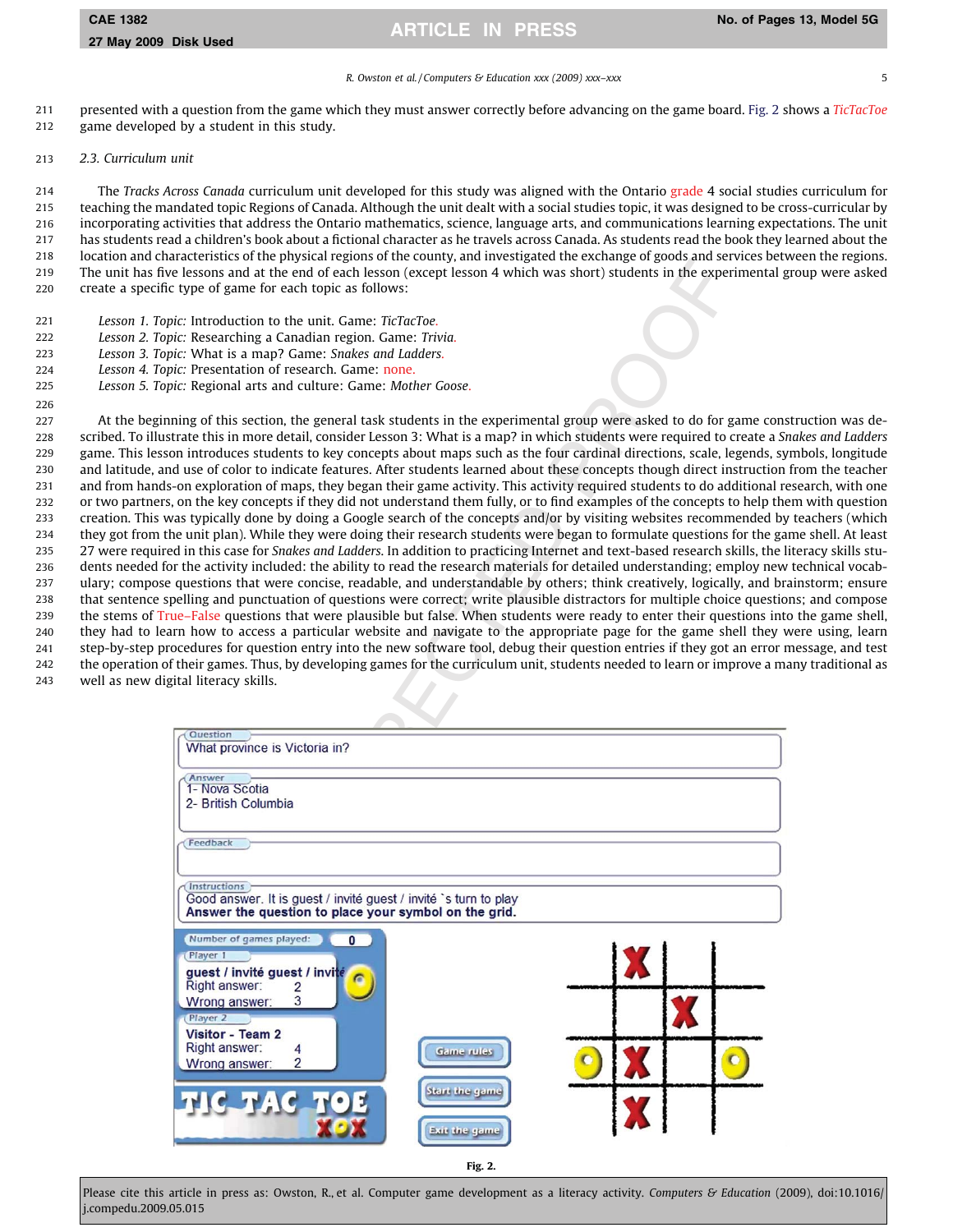### R. Owston et al. / Computers & Education xxx (2009) xxx–xxx

# 2.4. Instruments

 At the beginning of the study teachers administered to all students Form A, Level 4, of the Group Reading Assessment and Diagnostic Evaluation (GRADE) (American Guidance Service, 2001) to assess their initial basic literacy skills. At the end of the study, they administered the same subtests of Form B, Level 4, of the GRADE. The instrument has four subtests: Vocabulary, Sentence Comprehension, Passage Com- prehension, and Listening Comprehension, but we asked teachers to administer only the first three subtests as the fourth was not relevant to this study. The Vocabulary subtest requires the student to read short sentences in which one word in printed in bold and pick the mean- ing of the word from a list of five choices. The Sentence Comprehension subtest consists of sentences in which one word is missing and the student is required to pick the missing word from a list of five choices. The Passage Comprehension subtest requires the student to read short paragraphs and answer multiple choice questions about the passages. Split-half reliabilities of the subtests of the two forms range 253 from 0.92 to 0.94; the test-retest correlation between the forms is 0.87.

test-test correlation between the tomas in 087,6% - you munit contounts of one consideration between the conduction stating the CRAME test at the end of the study, teachers gave students three substats of the stating the C In addition to administering the GRADE test at the end of the study, teachers gave students three subtests of an adapted version of the Test of Written Language, version 3 (TOWL-3) (PRO-ED, n.d.). We refer to this test as the Student Writing Test (SWT). The subtests of the SWT adapted were: Vocabulary, which asks the student to write sentences incorporating a stimulus word; Sentence Combining, which asks the student to integrate the meaning of several short sentences into one grammatically correct written sentence; and Logical Sentences, which asks the student to read an illogical sentence and then edit the sentence so that it makes better sense. We adapted the content of the subtests to better reflect the content and vocabulary of the unit being taught. For example, in the Vocabulary test students had to write sentences containing nouns employed in the unit such as salty, melt, shield, and crop. In the Sentence Combining test students had to combine the two sentences ''Snow is white. Snow is cold" into one sentence. And in the Logical Sentences test students had to cor- rect the illogicality in the sentence ''I would like to see the Atlantic Ocean but I have never been to the west coast." (The Atlantic is on the east coast of Canada.) The inter-rater reliabilities for scoring the Vocabulary, Sentence Combining, and Logical Sentences tests are 0.96, 0.88, and 0.88, respectively (PRO-ED, n.d.).

## 2.5. Data analysis

 We analyzed GRADE test scores using a repeated measures MANOVA design contrasting the experimental and control groups. The two groups were also contrasted using their SWT test scores as dependent variables, with their pre-test GRADE scores serving as covariates in an ANCOVA analysis. The SPSS statistical software package was employed for the quantitative analyses.

 Analysis of the qualitative data, which included field notes and transcripts of teacher interviews, began with the coding of these data with codes derived from the four research questions given above. From these initial categories, we generated subcategories inductively using the constant comparative method described by Bogdan and Biklen (1998). This process involved examining the data for key issues, recurrent events, or practices that then became tentative subcategories of interest. The data were then further examined to look for con- firmatory or contradictory evidence of the subcategories and whether addition subcategories were needed. Once we were satisfied that all data were accounted for we wrote summaries of the subcategories which became the basis of the qualitative write-up. For the coding and analysis we used the qualitative data analysis software package Atlas.ti (http://atlasti.com).

# 3. Findings

 Teachers taught the unit as planned and students in the experimental group developed games according to the research protocols. Stu- dents created a total of 285 games during the study, although there was considerable variation in the number of games produced by different classes. The median number of games created per class was 31, while the most productive class developed 54 games and the least productive class developed 20 games. These games contained a total of 7199 questions. The number of questions written per class ranged from a low 276 to a high of 1738 with a median of 726 questions. In the following sections, we describe our findings on the four research questions.

3.1. Impact of game development on basic literacy skills

 The pre- and post-test means, standard deviations, and subject counts for the experimental and control students on the three GRADE subtests employed (Vocabulary, Sentence Comprehension, and Passage Comprehension) are given in Table 1 .

GRADE subtest scores: Descriptive statistics by student group.

| <b>GRADE</b> subtest               | Group <sup>a</sup> | Mean | Standard deviation | N   |
|------------------------------------|--------------------|------|--------------------|-----|
| Vocabulary - pre-test              |                    | 22.7 | 6.9                | 125 |
|                                    |                    | 22.3 | 7.6                | 186 |
| Vocabulary – post-test             |                    | 22.5 | 7.8                | 125 |
|                                    |                    | 23.0 | 8.0                | 186 |
| Passage Comprehension – pre-test   |                    | 17.2 | 6.9                | 125 |
|                                    |                    | 18.2 | 6.9                | 186 |
| Passage Comprehension – post-test  |                    | 16.4 | 8.3                | 125 |
|                                    |                    | 17.5 | 7.0                | 186 |
| Sentence Comprehension - pre-test  |                    | 14.0 | 4.2                | 125 |
|                                    |                    | 14.5 | 4.1                | 186 |
| Sentence Comprehension - post-test |                    | 15.1 | 4.0                | 125 |
|                                    |                    | 15.3 | 3.5                | 186 |

<sup>a</sup> C, control; E, experimental.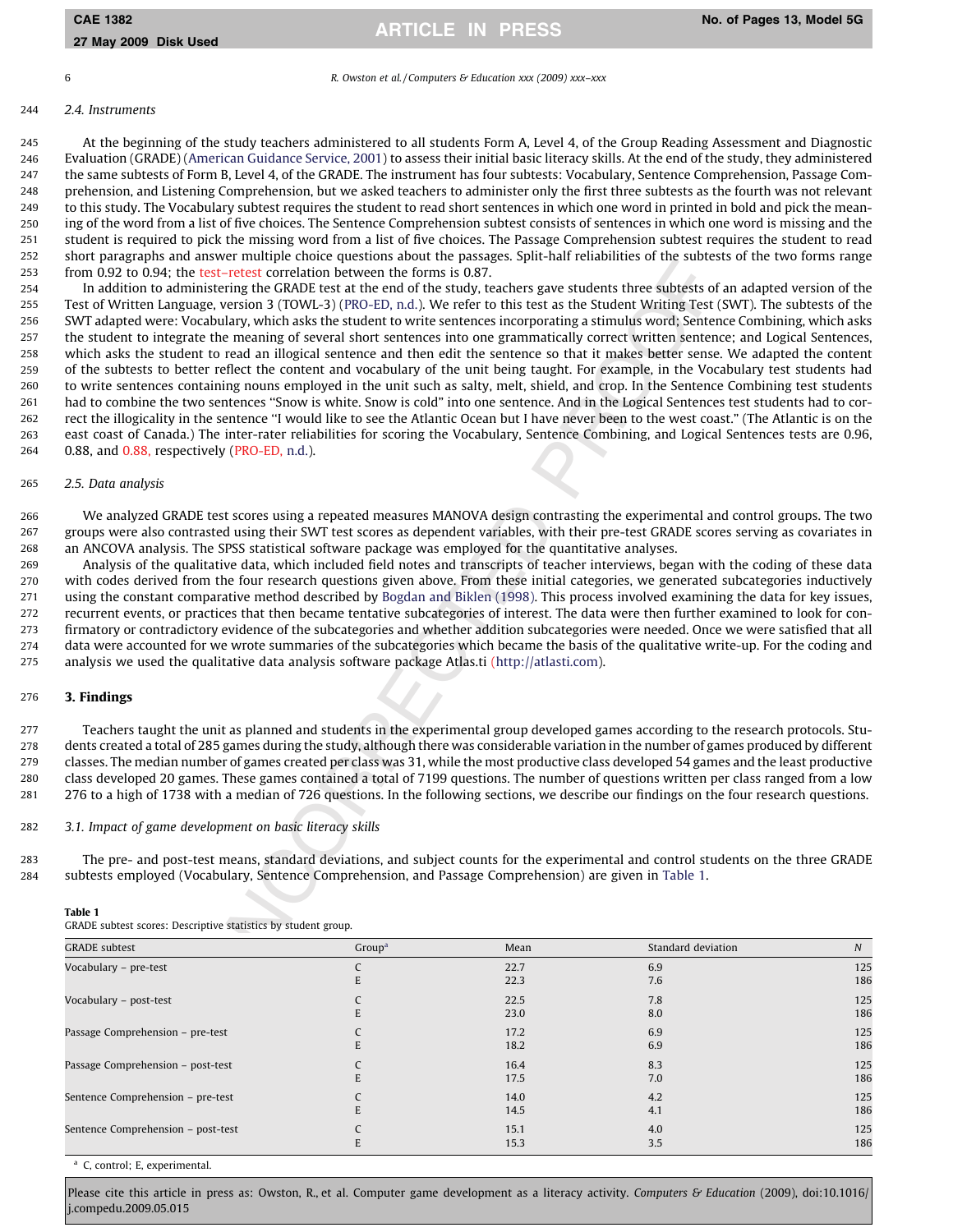332<br>335

<sup>343</sup> <sup>344</sup>

# R. Owston et al./ Computers & Education xxx (2009) xxx-xxx

 A repeated measures MANOVA on the test results contrasting the experimental and control groups did not find a significant multivariate 286 effect for the time (pre-test–post-test) by group (experimental–control) interaction ( $F(3, 307) = 1.09$ ,  $p = .35$ ), indicating that taken together the three subscale measures showed no significant difference between the experimental and control groups in terms of their pre/post-test GRADE score differences (change scores). Further analysis by gender was planned but not carried out because the post hoc statistical power of the design was .294 which was too low to detect any intra group differences.

 The test means, standard deviations, and subject counts for the experimental and control students on the three Student Writing Test (SWT) subtests (Vocabulary, Logical Sentences, and Sentence Combining) are given in Table 2 .

 A multivariate ANCOVA was run using the three post-treatment SWT subscale measures as dependent variables and the three GRADE 293 pre-test subscale scores as covariates to control for general literacy differences between the experimental and control groups. The results of 294 the multivariate test were significant ( $F(3, 299)$  = 15.18,  $p$  = .002), which indicates that the students in the experimental group performed significantly better on the SWT when the subtests are analyzed together. The multivariate effect size (partial Eta squared = .05) revealed that the mean inter-group difference was relatively minor, however. No significant differences were found between genders.

 Univariate tests using the same set of covariates showed only the Logical Sentences subtest to be significantly different across groups  $(F(1, 301) = 9.55, p = .002)$ , with the experimental group achieving a significantly higher mean score (see Table 2). Once again, the effect size 299 was small (partial Eta squared  $= .031$ ).

 Although only the Logical Sentences test indicated significant differences between control and experimental groups, our qualitative analysis yielded more promising results for the experimental group.

 Teachers reported that they observed that game development activities positively affected student learning in several ways. These po- sitive outcomes included increasing content retention, promoting higher engagement in activities related to comparing and contrasting information presented, encouraging students to utilize more and different kinds of research materials, enhancing editing skills, and pro-viding an insight into questioning skills.

the SWT when the sabtests are a nabyted forest transmitterial to the SWT and the SWT when the SWT when the same statistic are same and information and information and information and the SWT when the same set of covariate According to teachers, the extensive question creation activities, which were fundamental to the game creation exercise, required students to examine the materials in a thorough and critical manner. The thoroughness with which the students reviewed the material in order to develop questions for the game resulted in a higher level of integration and personalization of the unit material. One tea- cher commented that he felt that his students' grasp of material was likely improved as a result of the game development activities, and that ''they'll be able to retain this. I guess that's what I'm looking for. Retention of this unit." No gender differences in learning outcomes were reported by teachers; however teachers did report that boys enjoyed playing their games more competitively against each other.

 The question creation activities encouraged the students to reflect on the unit content and to repurpose the material into a format that could be incorporated into the game shell. These activities required students to compare and contrast information. For example, one of the questions entered by a pair of students was ''How many provinces use Aboriginal languages?" (answer: 3). This illustrates the students' ability to take information about the single province that they were studying, and compare it to provinces that their classmates were study-ing, in order to arrive at the correct answer for the question they were creating.

 As a consequence of their need for a variety of material to build multiple questions, students utilized research material from many dif- ferent sources. For example, information was acquired from maps, video, and Internet sources to supplement the text and library books traditionally used to support the social sciences curriculum. One teacher noted that: 

The kids were coming in asking for research materials and charts and this and that to get their questions from. They were really into that. I had a couple of my own pieces of research material that they came and asked for consistently when they were making their questions.

 Students were motivated to carefully formulate the questions, using correct spelling and grammar, because they realized that their classmates would eventually play the games they were creating. They not only checked and edited their own questions, they often pointed out mistakes to their classmates when playing the games. Additionally, editing and careful construction of the questions became meaning- ful activities for the students because there was a tangible outcome—the game—and an authentic audience—their classmates. As one teacher stated: <sup>334</sup>

It was a good lesson for them in their writing. Reflecting on their own writing and others' writing. It was a lot different from when they write a story, revise and edit it, and they say everything is fine and they don't make the changes. But with this game you really ques-337 tioned the question. Did it make sense? Obviously, you know... there's a real purpose in editing it so that it makes sense.

 Grade 4 students typically are not taught to create questions, and none of the students involved in this study had received formal 339 instruction on strategies for creating any questions, let alone higher-order thinking questions, prior to the start of the project. The project gave students extensive practice in developing meaningful questions, and by the end of the study most students exhibited much higher skill in this task. One teacher described the effect that game development activities had on her students this way:

# Table 2

Student writing test subtest scores: descriptive statistics by student group.

| Student writing test subtest | Group | Mean  | Standard deviation |     |
|------------------------------|-------|-------|--------------------|-----|
| Vocabulary                   |       | 13.47 | 2.972              | 128 |
|                              | ı.    | 14.22 | 2.581              | 178 |
| Sentence Combining           |       | 10.41 | 4.409              | 128 |
|                              | r.    | 10.27 | 4.640              | 178 |
| Logical Sentences            |       | 11.39 | 3.967              | 128 |
|                              | ı.    | 12.70 | 3.162              | 178 |

Please cite this article in press as: Owston, R., et al. Computer game development as a literacy activity. Computers & Education (2009), doi:10.1016/ j.compedu.2009.05.015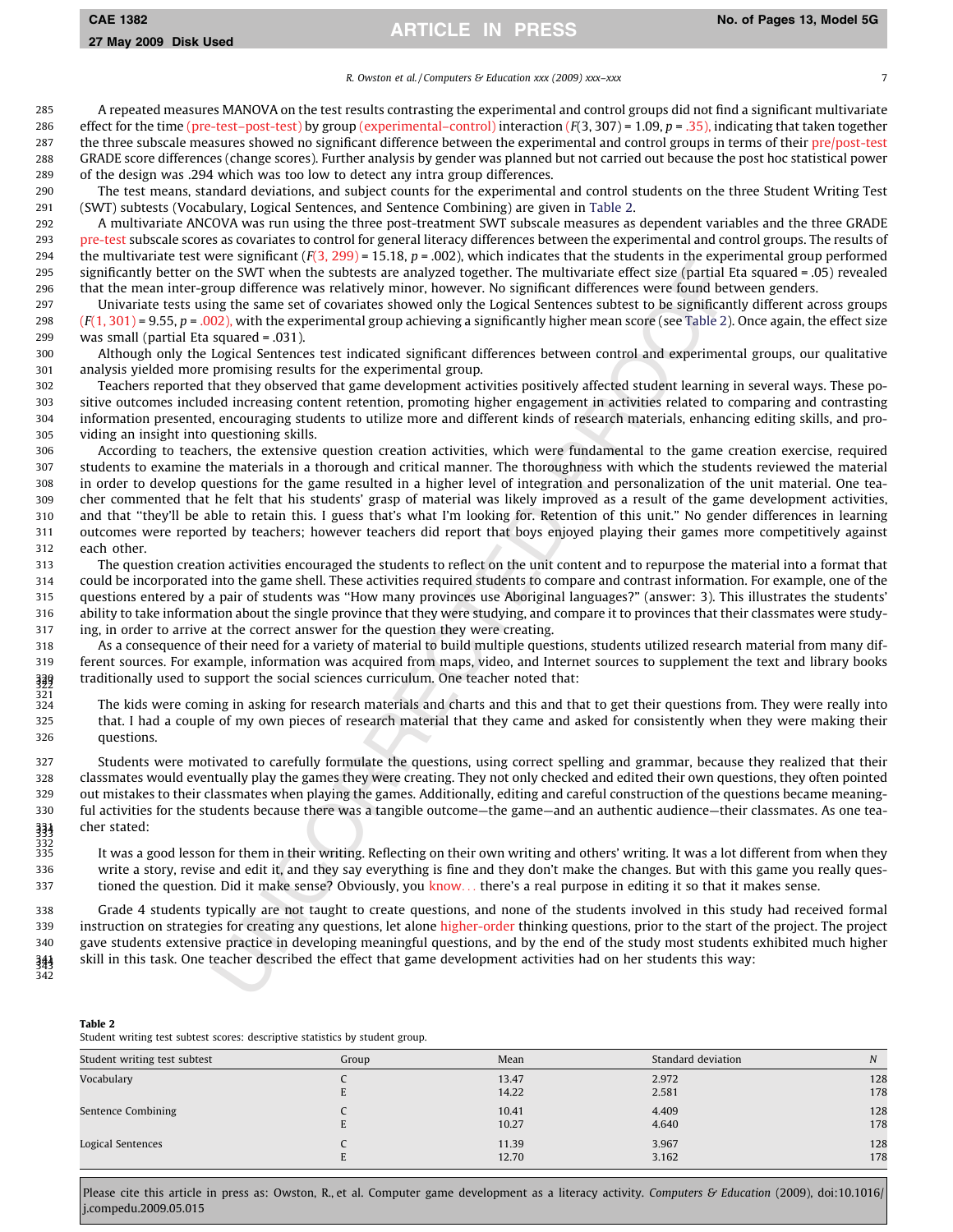There is certainly big, big value in teaching kids how to develop questions that demand more. Because that is what we're doing, we're developing questions as their knowledge base increases and they get a bigger global idea of how it all works, but then to be able to put together questions that are demanding more out of someone that they are speaking to, is a good skill to have.

 Students appeared to enhance their writing skills and knowledge of the subject as they played each others' games, particularly if the teacher allowed the class to review games together as a whole or in teams as many did. One teacher noted that: 

350<br>353 We played one [game] together, at least one as a class, that way we learned more from it because we talked about the question and what we thought the answer was, and then if they got the answer wrong we could talk about what the right answer was.

 This strategy helped students to improve their literacy skills, by discussing and editing questions, and also improve their knowledge of the subject, by reviewing and discussing content related issues as a class.

 In summary, we found significant differences between the control and game developing groups on only one of the standardized test subscales, Logical Sentences, on which the game developing students scored higher. Teacher reports, however, suggest that students did improve basic academic and literacy skills from game development activities including content retention, comparing and contrasting infor-mation presented, utilizing a variety of research materials, editing, and higher level question creation.

# 3.2. Development of digital literacy skills

 Our second research question asked what new digital literacy skills students developed as a consequence of game development and play. As no standard measures were available to assess this kind of learning we relied on our field notes and teacher interview data for evidentiary support.

 Teachers noted that students enthusiastically shared their computer expertise and actively helped each other resolve technical issues by offering suggestions and encouragement when difficulties arose. One of the technical issues which interfered with the students' ability to engage in game development activities was the problem of pop-up blockers appearing on the screen, which stopped the game development environment from functioning. Students worked collaboratively to troubleshoot and resolve this problem at several schools. One teacher noted that ''they had trouble with the popup at first. And then the kids figured out what was going on." Although some teachers were not comfortable allowing students to assume responsibility for this kind of technical support, others expressed some admiration and appre-ciation for the level of computer skills exhibited by their students.

 Students also increased their knowledge of the game shell software itself, as they were expected to master skills such as editing or chang- ing display settings. Some students explored the software application to learn these skills through trial and error, while others requested help from the teacher on less intuitive aspects of the software, such as using the ''Modify" button which allows users to go back and alter the contents of a completed game. By the end of the study many students demonstrated great comfort with the game environment, and were using the more sophisticated aspects of the software, such as previewing their game questions, to track their progress.

 Students also became comfortable using a variety of forms of learning materials. In their eagerness to create interesting and more complex questions, they spontaneously asked teachers for access to and utilized media such as maps, videotapes, and online resources. We observed students using, among other online resources, Wikipedia to research game questions, and noted that some of the students were very Internet literate. They found the Internet to be an efficient tool to conduct their research. For example, when we asked one student why she was using the Internet to research her questions, she responded ''I would rather use the Internet. It has way more information."

ing and discussing content related issues as a class.<br>Imaginal figure sure the control and agre developing groups on only one of symmetric action and agre developing stomas correl higher. Techner proportions can which the The online nature of the game environment and the public access to the games created using the shells opened a possibility of educating the students in the study about the public nature of the Internet. Throughout the study several students demonstrated low levels of under- standing that the games that they were creating were accessible not only to their classmates, but to students in other schools, and the wider audience of the game shell users. As a result, some questions were poorly formulated for an audience beyond their classroom walls 386 (e.g., Where is my desk in the classroom?). However, we observed students accessing games created by the users in the larger *Education*  Games Central gaming community and enjoying that aspect of the game environment. Thus, although this aspect of digital literacies was not an explicit focus of instruction, online environments like the one in the present study can be used as vehicles for teaching students about the public nature of the Internet. regard. Indeed, teachers reported that the game development activities of the study engaged students in the Tracks Across Canada unit 8 R. Owston et al. / Computers & Education xxx (2009) xxx–xxx

 Teachers of students with immigrant and minority background reported that these students interacted in the game development activ- ities equally effectively as their peers. Students were allowed to create their questions at home, allowing English language learners the time to review and organize their questions without taking away from their class time. Once the questions were formulated, the students ac- tively engaged with their classmates in the editing and refining of the questions by both providing input for their classmates and receiving suggestions about their own questions.

 In order to make the game development activities even more meaningful, some of the teachers proposed that the games be used to pro- vide input for assessment on the social studies unit. Students were motivated by game development in and of itself; however teachers felt that students may value the activity to a higher degree if marks were assigned to the games and/or the questions that the students created. Teachers themselves felt pressure because they ''had to do something else in literacy to assess them," as one teacher said, so integrating evaluation into the game development activities may offer some benefit to teachers.

 Another suggestion from teachers was to use the games as a review activity. One teacher said that playing the student developed games ''would be a good summative activity for a unit" and that ''being able to pull questions out" of the game for this purpose would be valuable. Finally, teachers proffered that it would be beneficial to have a pool of games available which were developed by teachers, in sub-jects across the entire curriculum, so that students might play the games as a review activity, prior to assessment, or as a culminating activity.

### 3.3. Student engagement

The third research question concerned the impact of student game development on engagement. Our findings were very positive in this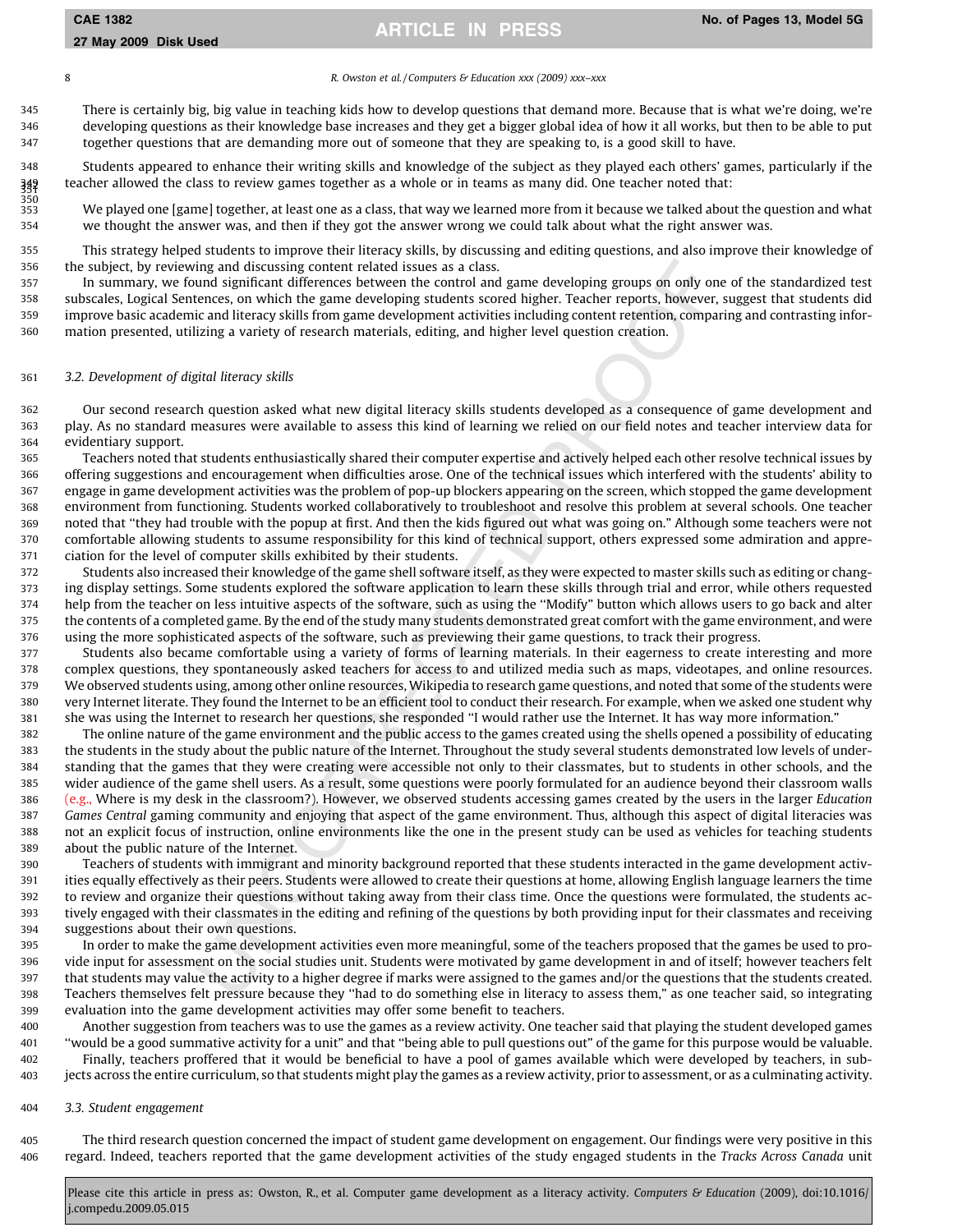### R. Owston et al./ Computers & Education xxx (2009) xxx-xxx

 much more than they would have if they had used traditional teaching methods. Some students were so excited by the game development activities that they continued to develop games on their own outside of class time, either by creating games related to their hobbies and interests or engaging in game playing activities with friends and family. Once when we entered a classroom we found students very excited as one team was showing off a game they created at home about the local baseball team. Moreover, at the conclusion of the study we found at the game website many games asking trivia questions around topics such as sports teams and television shows.

 Teachers reported that often students had to be re-directed from playing both their personal and the curriculum unit games at inap- propriate times during the school day, thus providing further evidence that the students found the game playing activities interesting and engaging. Teachers felt that part of the reason for the high levels of motivation seen in most of the classrooms was because students could access each other's work so readily in the game shell. Having an audience play the games they developed and being able to play those created by their classmates added to students' motivation and their desire to finish the task. One teacher remarked that the students 417 "wanted to play each other, their friends, try to get (the questions) right and beat them. It was very engaging." Another teacher felt that student motivation was enhanced by the quantity and type of resource materials that they had available. ''My students were really engaged when they had good age-appropriate materials, they were really excited about it, and they liked talking about it." Some students wanted to 420 continue to construct games related to subjects outside of the Tracks Across Canada unit and approached their teachers with ideas for this. For example, one teacher reported that ''The kids said 'Can we do math questions? You know, 14 times 7'. They wanted to be able to pull all 422 their subjects into it (the game shell)."

 The project implementation plan called for game development to be interspersed throughout the unit at the end of each major section. Teachers on the whole found this strategy effective as it motivated students to persist with the non-game work in the unit. Said one teacher 425 "... actually the break was really good with them. They were much more intense with the next game. They enjoyed it a lot more." Initially, however, some teachers expressed concern that the students would no longer be motivated during these periods of non-game work, but the promise of game work at the end of the unit section served to keep students on task.

 Teachers welcomed the high level of engagement afforded by the games work because the required curriculum unit, Regions of Canada, is considered by most teachers to be quite ''dry" and difficult to complete. The game development activities motivated students to not only complete the work, but to engage in extensive research, organization, and collaborative activities with the materials presented. When dis- cussing her students' persistence working with the game shell, one teacher noted that ''my kids never really lost interest—they were always glad (to work on the unit)".

 Our classroom observation suggested that the optimum amount of time to spend at a sitting on game development activities was about 434 45 min. After that students would tend to go off task and no longer be as productive. When following this daily schedule students remained engaged with the game activities for many weeks before they began to lose interest.

## 3.4. Teacher classroom practices

437 The game development environment and the Tracks Across Canada unit we used in this study were entirely new to teachers, although they were familiar with the topic of the unit itself as it is part of the regular grade 4 curriculum they are required to teach. They acknowl- edged the difficulties of using a new materials and media for the first time, and felt, as one teacher expressed, that ''next year, I know more on how to guide them (the students), where I need more questions, and what type of questions to talk about."

onder their friends, ty to get the outer one and beat them. It was very engaging<br>onder their freeds, ty, to get the outer state and beat them. It was very engaging<br>is somhanced by the quantity and type of resource material One teacher extracted the essential content and strategies of the curriculum unit, wrote it up, and shared the document with other teachers. Many of them chose to adopt this simplified form of the unit. As the teachers taught the unit and utilized game development and question creation activities, they modified their pedagogical approaches and techniques when they encountered content they had not taught before. One teacher noted that ''to me, this was all learning. I was learning, they (the students) were learning." As a result of this exercise, the teachers offered advice about how they might be best supported when integrating game development into their teaching and curriculum, and what approaches could be most effective. Several suggestions for utilizing game development activities in elementary classes from the teachers involved in the study follow.

 When introducing students to the skills involved in writing questions, teachers suggested a strategy which worked well was to model the type of higher-order thinking questions for the class, and to have them discuss various questions to analyze their suitability for the game. In order to do this, one teacher created a form for the students to fill out to help them organize the structure of the questions. She then asked the students to exchange the forms and provide feedback to each other on the questions, thus encouraging critical analysis of question creation and enabling each student to receive immediate feedback on their work.

 In all of the classrooms, teachers created teams of two or three students which were to work collaboratively to develop their games. They assigned students to groups based on many criteria: mixing levels of computer and typing skill; mixing high and lower academic achievers; or putting students together who seemed to be personally compatible. One teacher reported putting boys and girls together, while the majority of teachers opted to pair students of the same sex together. A few teachers elected to create teams of three students working together when one of the students in the team was not expected to contribute consistently to the team effort.

 On the whole the team approach worked well. Typically teams would discuss their questions before entering them into the game shell, oftentimes debating the merits of a question first. Teachers reported that students with stronger academic abilities spontaneously helped stu- dents who were experiencing difficulties, an occurrence supported by our classroom observations. According to one teacher ''the more gifted 461 students would create some inferencing (questions) and if they were with another student in my class, they would kind of help guide them."

 Several teachers encouraged individual teams to work with other teams in their class. Teams engaged in activities such as correcting each other's spelling mistakes and checking the accuracy of factual information while playing the games. Said one teacher: ''They'd be play-464 ing the game, they would tell that person (about an error), and that person would get the peer pressure to get it correct, which was great." Another teacher added that: <sup>468</sup>

466<br>469 Students' strategies also included learning from their classmates. And they did share their questions with their friends. So that they were able to pick up other questions and re-word them, you know, if you like that style of question, take that and reword it and make it your own.

Please cite this article in press as: Owston, R., et al. Computer game development as a literacy activity. Computers & Education (2009), doi:10.1016/ j.compedu.2009.05.015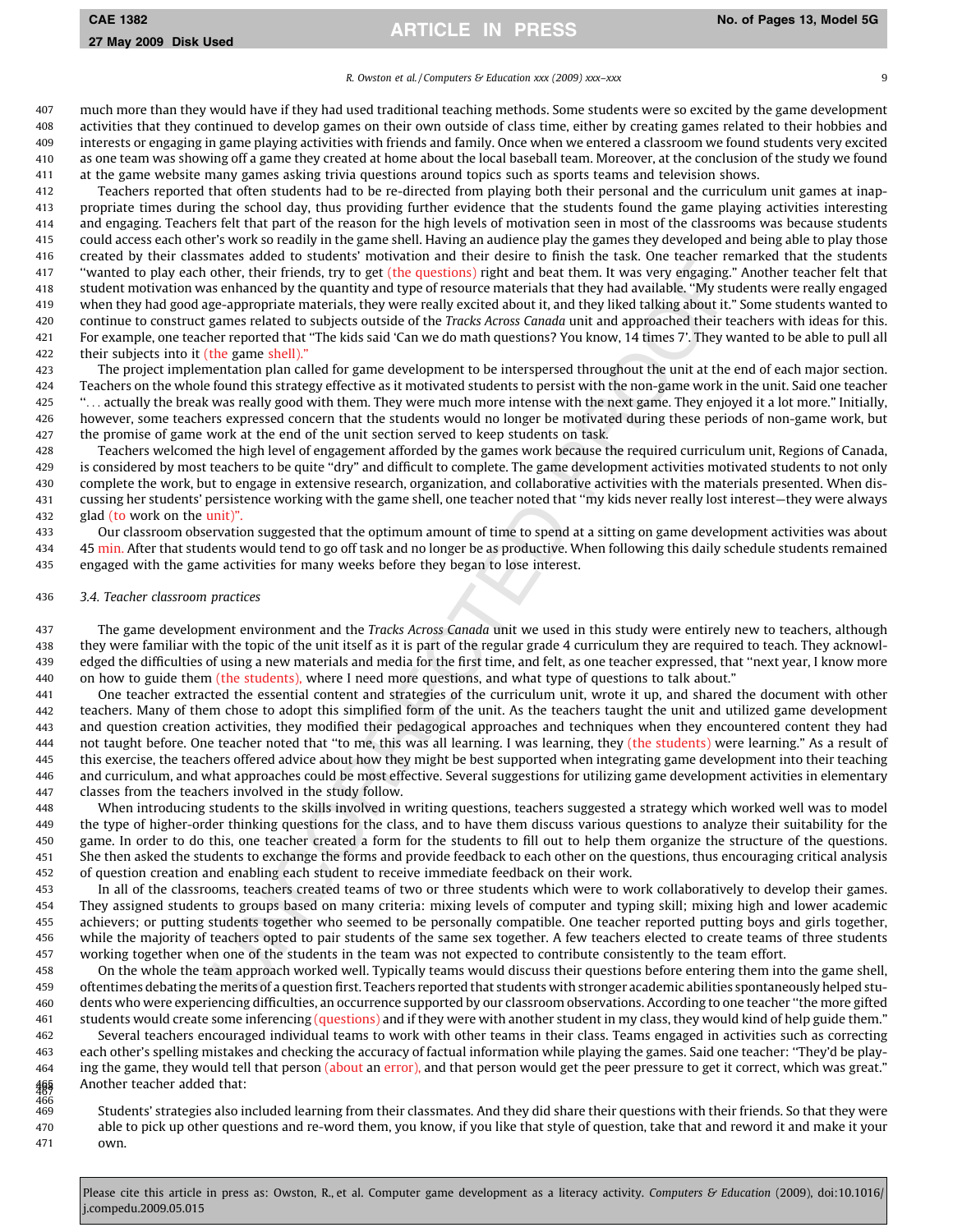### 10 R. Owston et al. / Computers & Education xxx (2009) xxx–xxx

 This cooperative learning appeared to help students critically examine questions, evaluate the style and content of questions, and then improve upon them and incorporate them into their own game shell. Students also monitored their own progress in the game development activities by comparing their game to those of others. A competitive element sometimes manifested itself around game building: as one teacher noted ''kids ask each other about how many questions they have done in order to compare their own work to their classmates." The game shells offered the students the opportunity to create different types of questions. Teachers noted that some question types, for example, true or false questions, were easier for students to create, whereas more difficult or complex question structures such as multiple choice questions, required more rigorous question development efforts. One of the suggestions from teachers was that this type of higher level question be introduced only after students master construction of lower level factual recall question types. Describing her experience watching students develop questions, one teacher said: <sup>483</sup>

 I found the game with the multiple choice questions was a lot more effective. Their questions were a lot more thoughtful when they had to give three answers. They found it a lot more challenging to do a thoughtful yes or no question because they have this fact, this really obvious fact, about their province or region or whatever, and they can't think of a way to make it a difficult true or false question.

487 As noted earlier, the optimum amount of time that grade 4 students remained engaged in a single sitting was approximately 45 min. Teachers suggested that interspersing computer-based activities, such as setting up the game, entering questions, and playing the game, should be alternated with other activities such as reviewing research material, writing the questions, and engaging in editing and review 490 activities. One teacher described this as "breaking  $(it)$  up into each lesson." Teachers saw this mix of on and off of the computer activities as a way to prolong and enhance the motivation of students.

 Teachers suggested that having students create small numbers of questions as they worked through the resource material avoided a feeling of being overwhelmed by the task. Instead of asking students to sit down and create 20 questions in one period, they recommended that students be responsible for creating two or three questions each day over a longer period. Teachers felt that they ''want a space in it, 495 honestly", because game development was an intense and challenging activity for grade 4 students.

 Teachers also proposed that getting students to improve their previous questions by rewriting them as higher level questions was a very effective strategy, both to improve literacy skills, and to improve students' ability to edit their own work. One teacher described her strategy, and its outcome, this way: 

499<br>502 So I would tell them to pick out the questions that you think you wrote well, use those, add questions with the new information that we've learned from the last section of the unit, and then if there are some questions, you still need questions, pick some of the old ques- tions that aren't well written and re-write them so that they are better worded, so they are tougher questions, that kind of thing. And that seemed to work.

 This strategy not only encouraged students to refine their previously created questions, but also to work to create new, high quality questions, that could then be taken and inserted into upcoming game shells.

 Some teachers recommended using a smart board or projection equipment to display student-created games and involve the whole class in playing them. They found that this activity opened up dialogue, not only about the form of the questions, but also about curriculum content. As one teacher commented, ''we learned a little more from it because we did talk about the question and what we thought the answer was, and then if they got it wrong we could talk about what the right answer was."

# 4. Discussion of results

 Our goal in this study was to understand how teachers can use computer game development as a pedagogical activity to engage stu- dents in a broad range of literacy activities. More specifically, we wanted to know if students would improve traditional basic literacy skills, develop new digital literacy skills, and become sufficiently engaged in curriculum related game development, as well as to learn how teach-ers adopt and shape the practice of student game development in the classroom.

ish the multiple choice questions was a lot more effective. Their questions were a lot more the meaning that the meaning into the acts with the province or region or whatever, and they can think of a way to make it a diffi With regard to basic literacy skill development, no significant differences were found between control and experimental groups on any of the subscales of the GRADE test. The lack of any significant improvements could be a consequence of treatment limitations that arose during the implementation of the game development activities in the classroom, rather than the planned activities themselves being inef- fectual in generating changes in literacy levels. As noted earlier, the number of games and questions created per class varied considerably which resulted in a lack of uniform treatment. This variation appeared to be due to the difficulty of teachers fitting the game activities into their teaching schedules as the demands on class time for our project were higher what would normally be allotted to the curriculum topic Regions of Canada. A major consequence of this was that, with a few exceptions and despite instructions to the contrary, teachers tended to focus on encouraging ''efficient" student production of questions so as to generate the numbers of questions needed for completion of four games within the allotted time period. As a result, there was typically little effort made to model and coach students in the generation of high-inference questions (a time-consuming process), and consequently a large majority of the games students developed incorporated only low-level factual recognition or recall questions. Extant research suggests that teacher modeling and coaching for higher-order think- ing is a highly desirable strategy for promoting reading and writing fluency (Block, Gambrell, & Pressley, 2002; Booth, 2001; Taylor, Pear-son, Peterson, & Rodriguez, 2003), thus the lack of significance on the GRADE subtest scores was perhaps not too surprising.

 Although the GRADE yielded non-significant differences, we found significant differences favoring the experimental group on the SWT Logical Sentences test. This test required students to detect and correct illogicalities in sentence construction—a literacy skill called upon for game question generation. Game development required that students engage in the repeated construction and framing of Logical Sen-533 tences as questions; as a consequence, this particular literacy skill was, of those assessed in the three SWT subtests, the one most prefer- entially utilized in the game development group. Both student groups would have encountered the same vocabulary when the unit was taught, thus one might not expect much variation between groups in the Vocabulary subtest; and with respect to the Sentence Combining 536 subtest, there is no a priori reason to assume that those in the experimental group would be engaging in more Sentence Combining in developing their game questions than control group students would in their activities. In developing their games, however, the experimen-tal group students repeatedly engaged in the practice of reformulating factual information and concepts into new Logical Sentences—ones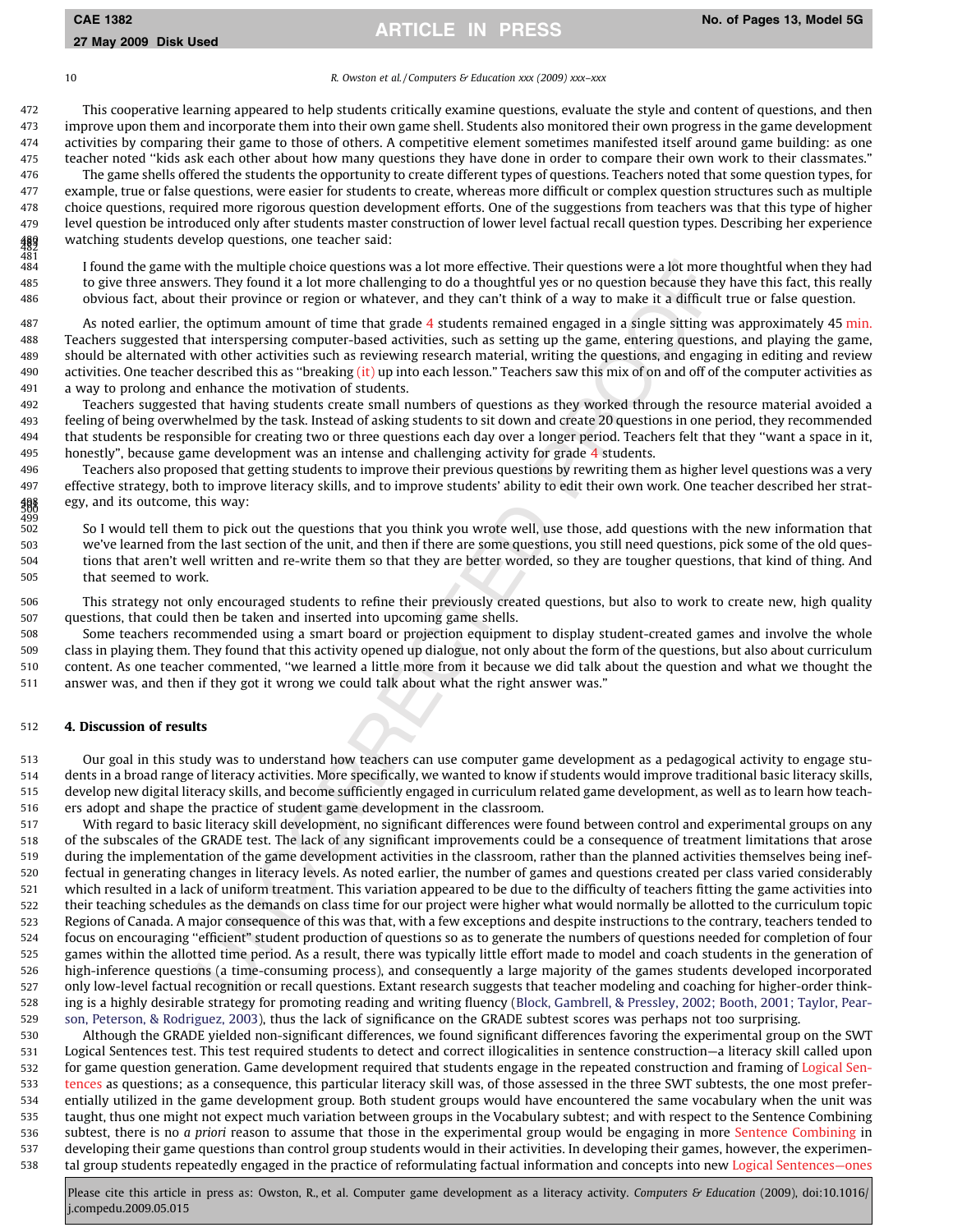### R. Owston et al. / Computers & Education xxx (2009) xxx–xxx 11

 that took the form of questions. This process may have given them considerably more practice in detecting and correcting illogical sentence construction relative to the control group students, resulting in a higher mean score on the Logical Sentences subset.

 The teachers' observations to the effect that students appeared to understand curriculum content better as a result of researching their game questions was encouraging. We did not specifically assess content retention, as our focus was on literacy skill development; however improved content retention is frequently cited as one of the major outcomes of game-based learning (Cordova & Lepper, 1996; Prensky, 2001; Squire & Barab, 2004). The reports from teachers that students tended to take greater care in composing and editing their questions because they knew that they would be read by their peers was also noteworthy. The notion of students taking care in producing more pol- ished writing when they know that their work will be read by others is a long established principle upon which effective writing instruc- tion is based (Calkins, 1991; Graves, 1983), and is cited as one of the reasons students tend to produce higher quality writing when using word processors as compared to writing by hand (Owston, Murphy, & Wideman, 1992).

 Beyond providing students an opportunity to practice traditional literacy skills, our project clearly gave students extended opportunities to develop digital literacy skills, which was the topic of our second research question. The skills students either acquired or further devel- oped included: using a new software tool (the game shell), accessing and browsing the web, understanding the public nature of web-based applications, mastering the processes involved in trouble shooting technical problems, utilizing the Internet for researching content, and using online maps. Skills such as these are seen as essential to include in contemporary curriculum because of the changing nature of what it means to be literate in today's society (Beavis, 2002). Because of the web-based nature of the game shell, students were able to work on their games from home which provided less able students with the opportunity to keep pace with their peers in class. This affordance also allowed students to connect their use of the Internet at home with their school work, and involve their parents in game play activities thus 557 providing an authentic and interested audience for their games. Home–school connections such as this are is seen by many as crucial for literacy skill development as they provide parents with opportunities to become involved in their children's work and to understand the school's literacy program (Ontario Ministry of Education, 2004).

multers an opportunity to practice traditional literary skills, our project clearly gave students and a project studients and by a project clearly gave students and a by a proportunity to provide traditional literacy still The third area we investigated was student engagement. As discussed earlier, the extant literature indicates that students are typically very engaged and motivated when playing commercial games in the classroom (Becta, 2001; McFarlane et al., 2002) and when developing games outside of the classroom (Robertson & Good, 2004). Our study found that game development—as opposed to game playing—can also captivate students' attention in a similar manner. Indeed, game development may prove to be more educationally effective for students than game playing because they can see the usefulness of what they are learning (i.e., learning content to develop game questions) and 565 because they can use their learning to have an impact on others (i.e., others will play and learn from their games). Bransford, Brown, and Cocking (2000) stress that school activities that employ these design elements can be very highly motivating for students. Therefore, when game development is used in the classroom as a pedagogical activity it should provide for ample opportunities for students to play each other's games. Our findings also suggest that game development be targeted at curricular areas that teachers find challenging to moti- vate students. The topic Regions of Canada used in this study is one for which teachers in the past have had difficulty motivating students. However, by using the game development approach, none reported difficulty in capturing students' interest as long as the amount of time 571 spent on the activity in one sitting was around 45 min, which was the normal length of most lessons at that grade level in the schools we studied. Even after spending this about of time once a week on average over a period of 10 weeks as done in this study, students were still very much engaged in their work.

 Teacher classroom implementation strategies were the final area we investigated. We observed that all teachers followed our directions in using student teams to develop and enter game questions into the shell. On the whole this strategy proved to be successful and students appeared to benefit by improving their skills in working together in deciding the nature of questions to be entered, researching question content, fact checking, and editing each other's text. Beyond this, teachers varied their approach on how they implemented game devel- opment activities in their classrooms. The most notable differences were in how much time they devoted to helping students improve their question writing skills. All teachers taught a lesson on question creation as this was part of the curriculum unit, but the amount of rein- forcement they gave students in improving this skill differed considerably. The majority provided almost no reinforcement and instead focused on the mechanics of game creation. A small minority modeled for students how to re-write knowledge recall questions as higher level thinking questions. A few projected game questions in front of the class and discussed with students how they could be improved.

 The lack of pedagogical focus on question development strategies by most teachers appeared to be largely a consequence of the research design, which called for the development of four games in a 10 week curriculum unit. In retrospect, most teachers thought there was too little time allotted to the development of each game, and insufficient ''gaps" between the different game creation activities. As a conse- quence teachers felt pressured to help students move as efficiently as possible through the development of the requisite number of ques- tions to develop functional games. This ''production" focus resulted in a lack of attention to students' development and refinement of higher-order questions on the part of most teachers, and thus led to students making question production a routine, lower-level activity. As discussed above, a consequence of this may have been the failure of the experimental group to demonstrate significantly higher scores on the GRADE test.

## 5. Summary and conclusions

 This study examined the use of computer game development as a pedagogical activity to engage students in curriculum-related literacy activities. We investigated four main research questions dealing with student improvement of basic literacy skills, development of new digital literacy skills, student engagement, and teacher classroom implementation. As for basic literacy skills, we found students in the 595 experimental group achieved significantly higher than the control group on only one of several measures-Logical Sentence construction. The new digital learning skills students developed as a result of the project included: learning to develop games using a game shell, access- ing and browsing the web, understanding the public nature of web-based applications, trouble shooting technical problems, utilizing the Internet for researching curriculum-related content, and using online maps. We found that the game development activities engaged stu- dents over an extended period and motivated some to continue working on the game project at home and to develop additional games not related to the curriculum unit. Lastly, we observed that teachers implemented the game-based project successfully using heterogeneous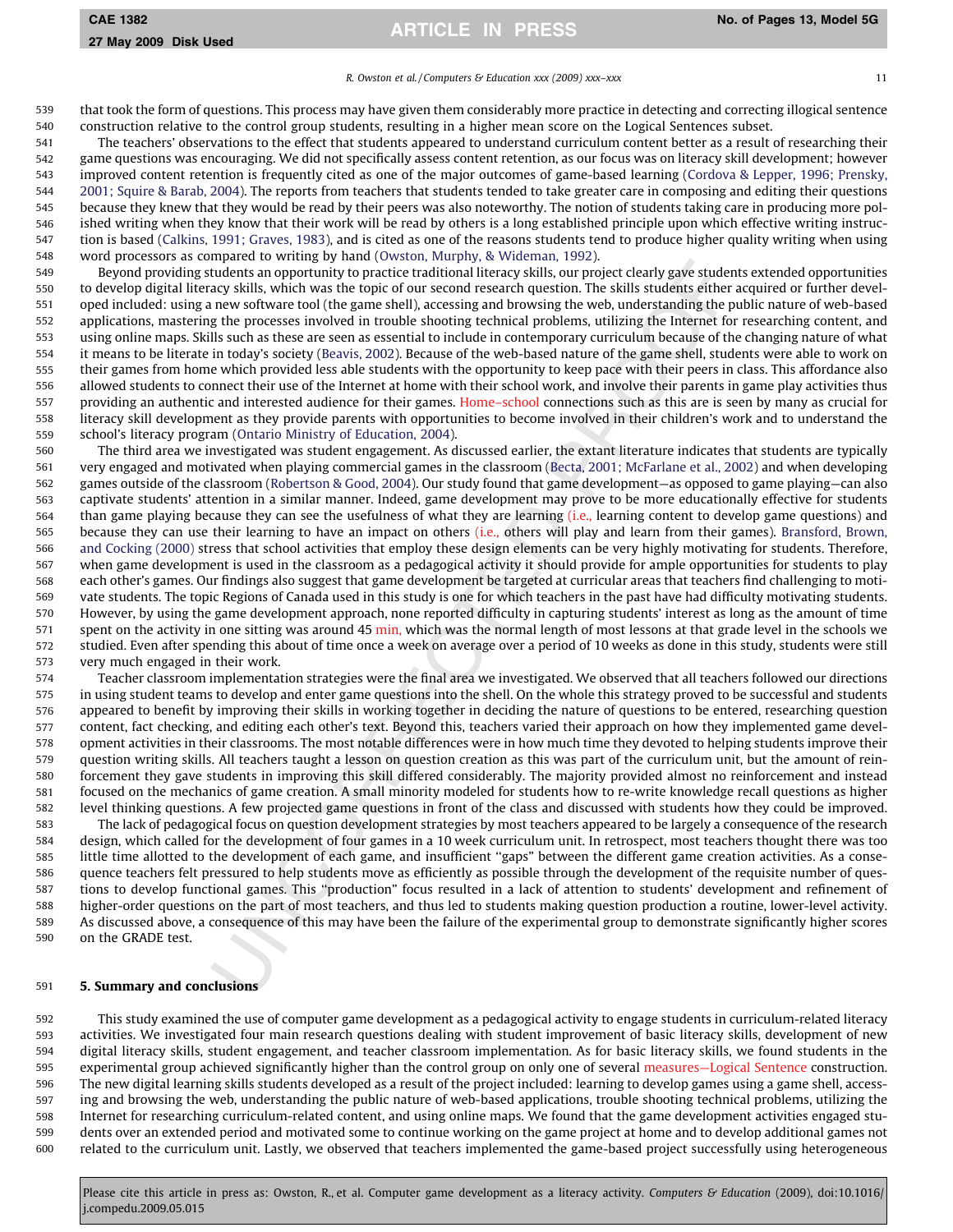12 R. Owston et al. / Computers & Education xxx (2009) xxx–xxx

601 groups of two or three students and found it a novel way to teach the topic, although most did not spend sufficient time or emphasis on 602 teaching students how to develop higher level questions.

 Overall, our findings led us to conclude that game development can be a viable option for schools that have the technology infrastruc- ture to support web-based learning. It can serve to stimulate student interest and persistence in studying a curriculum topic that is intrin- sically not particularly motivating for students, while at the same time promote modest improvements in literacy skills compared to traditional teaching methods. Even so, we believe that teachers will not want to use the activity more than a few times a year; otherwise, 607 students will likely tire of creating the large number of questions required by all but the simplest TicTacToe game. Therefore, we recom-mend that teachers consider using the approach for topics in which they have had difficult engaging students.

and better quality higher level to the summar sheet of the lines of the summar sheet of the summar sheet of the summar sheet of the summar sheet of the summar sheet of the summar sheet of the summar sheet of the summar sh While we contend that our study supports the use of game development as a feasible pedagogical activity, we also believe that more research is warranted to understand better how higher level questioning skills can be promoted as part of the game development process. If students produce more and better quality higher level questions, there will likely be greater impact on their literacy skill achievement. We believe that the most effective way to accomplish this would be to spread the teaching of the unit over a longer period, perhaps an entire school term, and provide teachers with greater guidance on writing and teaching high level questions.

## 614 Acknowledgements

615 This research was undertaken with the support of the Canadian Council on Learning and the Social Sciences and Humanities Research 616 Council of Canada, neither of which bears any responsibility for its content.

### 617 References

- 618 Alverman, D. (2003). Seeing themselves as capable and engaged readers: Adolescents and re/mediated instruction. <http://www.learningpt.org/pdfs/literacy/readers.pdf>. 619 Retrieved 15.10.07.<br>620 American Guidance Ser
- 620 American Guidance Service (2001). Group reading assessment and diagnostic evaluation. Circle Pines, MN: Author.
- 621 Baker, L., & Wigfield, A. (1999). Dimensions of children's motivation for reading and their relations to reading activity and reading achievement. Reading Research Quarterly, 34, 622 452-477.<br>623 Beavis C (20
- 623 Beavis, C. (2002). Reading, writing and role-playing computer games. In I. Snyder (Ed.), Silicon literacies: Communication, innovation, and education in the electronic age<br>624 (pp. 47-61) London: Routledge 624 (pp. 47–61). London: Routledge.<br>625 Becta (2001). Computer games in edu
- 625 Becta (2001). Computer games in education project: Report. <http://partners.becta.org9.uk/index.php?section=rh&rid=13595>. Retrieved 12.07.07.
- 626 Blanton, W., Greene, M., & Cole, M. (1999). Computer mediation for learning and play. Journal of Adolescent and Adult Literacy, 43(3), 272-278.<br>627 Block, C. C., Gambrell, L. B., & Pressley, M. (Eds.). (2002). Improvin
- 627 Block, C. C., Gambrell, L. B., & Pressley, M. (Eds.). (2002). Improving comprehension instruction: Rethinking research, theory and classroom practice. San Francisco, CA: Jossey-Bass.<br>628 Bogdan R. & Biklen S. K. (1998) 628 Bogdan, R., & Biklen, S. K. (1998). Qualitative research for education: An introduction to theory and methods. Boston: Allyn and Bacon.<br>629 Bransford J. D. Brown A. J. & Cocking R. R. (Eds.) (2000). How people learn:
- 629 Bransford, J. D., Brown, A. L., & Cocking, R. R. (Eds.). (2000). How people learn: Brain, mind, experience, and school (expanded ed.). Washington, DC: National Academy Press.<br>630 Bonk. C. L. & Dennen. V. P. (2004). Mas 630 Bonk, C. J., & Dennen, V. P. (2004). Massive multiplayer online gaming: An experimental framework for military education and training (technical report). Washington, DC:<br>631 Advanced Distributed Learning Initiative, Of
- 631 Advanced Distributed Learning Initiative, Office of the Under Secretary of Defense.<br>632 Booth, D. (2001). Reading and writing in the middle vears. Markham. ON: Pembroke.
- 632 Booth, D. (2001). Reading and writing in the middle years. Markham, ON: Pembroke.<br>633 Calkins J. M. (1991). Living hetween the lines Portsmouth, NH: Heinemann
- 633 Calkins, L. M. (1991). Living between the lines. Portsmouth, NH: Heinemann.<br>634 Cope, B., & Kalantzis, M. (Eds.). (2000). Multiliteracies: Literacy learning and t
- 634 Cope, B., & Kalantzis, M. (Eds.). (2000). Multiliteracies: Literacy learning and the design of social futures. London: Routledge.<br>635 Castells, M. (2000). The rise of the network society (2nd ed.). Oxford: Blackwell
- 635 Castells, M. (2000). The rise of the network society (2nd ed.). Oxford: Blackwell.<br>636 Cordova, D. I., & Lepper, M. R. (1996). Intrinsic motivation and the process of lear
- 636 Cordova, D. I., & Lepper, M. R. (1996). Intrinsic motivation and the process of learning: Beneficial effects of contextualization, personalization, and choice. Journal of Educational 637 Psychology. 88. 715-730. 637 Psychology, 88, 715–730.
- 638 Csikszentmihalyi, M. (1991). Flow: The psychology of optimal experience. New York: Harper Perennial.<br>639 de Castell. S., & Jenson, J. (2003). Serious play, Journal of Curriculum Studies, 35(6), 649–665.
- 639 de Castell, S., & Jenson, J. (2003). Serious play. Journal of Curriculum Studies, 35(6), 649–665.
- 640 Dempsey, J. V., Haynes, L. L., Lucassen, B. A., & Casey, M. S. (2002). Forty simple computer games and what they could mean to educators. Simulation and Gaming, 33(2), 641 157-168. 641 157–168.
- 642 Entertainment Software Association (2007). 2007 sales, demographic, and user data: Essential facts about the computer and video game industry. <http://www.theesa.com/ 643 archives/files/ESA-EF%202007.pdf>. Retrieved 19.11.07.<br>644 Federation of American Scientists (2006) Summit on eq
- 644 Federation of American Scientists (2006). Summit on educational games: Harnessing the power of video games for learning. <http://fas.org/gamesummit/Resources/ 645 Summit%20on%20Educational%20Games.pdf>. Retrieved 20.11.07.
	-
- 646 Finn, J., & Rock, D. (1997). Academic success among students at risk for school failure. Journal of Applied Psychology, 82(2), 221–234. 647<br>647 Garris, R., Ahlers, R., & Driskell, J. E. (2002). Games, motivation, and l 647 Garris, R., Ahlers, R., & Driskell, J. E. (2002). Games, motivation, and learning: A research and practice model. Simulation and Gaming: An Interdisciplinary Journal, 33(4), 648 441–467 648 441-467.<br>649 Gee L (2003)
- 649 Gee, J. (2003). What video games have to teach us about learning and literacy. New York: Palgrave Macmillan.<br>650 Graves D. (1983). Writing: Teachers and children at work Portsmouth NH: Heinemann
- 650 Graves, D. (1983). Writing: Teachers and children at work. Portsmouth, NH: Heinemann.
- 651 Gredler, M. E. (2004). Games and simulations and their relationships to learning. In D. H. Jonassen (Ed.), Handbook of research on educational communications and technology<br>652 (np. 571–581) Mahwah NI: Lawrence Erlbaum 652 (pp. 571–581). Mahwah, NJ: Lawrence Erlbaum.
- 653 Greenleaf, G. L., Jimenez, R. T., & Roller, C. M. (2002). Reclaiming secondary reading interventions: From limited to rich conceptions, from narrow to broad conversations.<br>654 Reading Research Quarterly 37(4) 484-496 654 Reading Research Quarterly, 37(4), 484–496.
- 655 Guthrie, J. T., Hoa, A. L., Wigfield, A., Tonks, S. M., Humenick, N. M., & Littles, E. (2007). Reading motivation and reading comprehension growth in the later elementary years.<br>656 Contemporary Educational Psychology 656 Contemporary Educational Psychology, 32, 282–313.
- 657 Inal, Y., & Cagiltay, K. (2007). Flow experiences of children in an interactive social game environment. British Journal of Educational Technology, 38(3), 455–464.<br>658 Kellner D. M. (2004) Technological revolution mul
- 658 Kellner, D. M. (2004). Technological revolution, multiple literacies and the re-visioning of education. *E-Learning, 1*(1), 9–37.<br>659 Kijli K (2007). Foundation for problem-based gaming *British Journal of Educational*
- 659 Kiili, K. (2007). Foundation for problem-based gaming. British Journal of Educational Technology, 38(3), 394–404.<br>660 King A. (1994). Guiding knowledge construction in the classroom: Effects of teaching children how t
- 660 King, A. (1994). Guiding knowledge construction in the classroom: Effects of teaching children how to question and how to explain. American Educational Research Journal, 31, 661 338-368.<br>662 Kirsch I de I
- 662 Kirsch, I., de Jong, J., Lafontaine, D., McQueen, J., Mendelovits, J., & Monseur, C. (2002). Reading for change: Performance and engagement across countries: Results from PISA 2000. 663 Paris: Organisation for Economic Cooperation and Development <http://www.oecd.org/dataoecd/43/54/33690904.pdf>. Retrieved 17.11.07.<br>664 Kress G. (2003) Literacy in the new media age London: Routledge
- 664 Kress, G. (2003). Literacy in the new media age. London: Routledge.<br>665 Lankshear C. & Knobel M. (2006). New literacies: Everyday practice
- 665 Lankshear, C., & Knobel, M. (2006). New literacies: Everyday practices and classroom learning. Maidenhead, Berkshire: McGraw Hill/Open University Press. 666 Learning Point Associates (2005). Quick key 10 action guide: Using student engagement to improve adolescent literacy. <http://www.learningpt.org/pdfs/qkey10.pdf>. Retrieved 667 20.10.07.<br>668 Lotherington
- 668 Lotherington, H. (2004). Emergent metaliteracies: What the Xbox has to offer the EQAO. Linguistics and Education, 14(3–4), 305–319.
- 669 Lubliner, S. (2004). Help for struggling upper-grade elementary readers. The Reading Teacher, 57(5), 430–438.
- 670 Lyle, S. (1999). An investigation of pupil perceptions of mixed-ability grouping to enhance literacy in children aged 9–10. Educational Studies, 25(3), 283–296.<br>671 Lyle S. (2000). Enhancing literacy through geography
- 671 Lyle, S. (2000). Enhancing literacy through geography in upper primary classrooms. International Research in Geographical and Environmental Education, 9(2), 141–156.<br>672 McEarlane A. Sparrowhawk A. & Heald Y. (2002).
- 672 McFarlane, A., Sparrowhawk, A., & Heald, Y. (2002). Report of the educational use of games. <http://www.teem.org.uk/publications/teem\_gamesined\_full.pdf>. Retrieved 673 27.05.05.
- 674 Mitchell, A., & Savill-Smith, C. (2004). The use of computer and video games for learning: A review of the literature. Learning and Skills Development Agency <http://<br>675 www.lsda.org.uk/files/PDF/1529.ndf> Retrieved 675 www.lsda.org.uk/files/PDF/1529.pdf>. Retrieved 4.05.05.
	- New London Group (1996). A pedagogy of multiliteracies: Designing social futures. Harvard Educational Review, 66(1), 60-92.